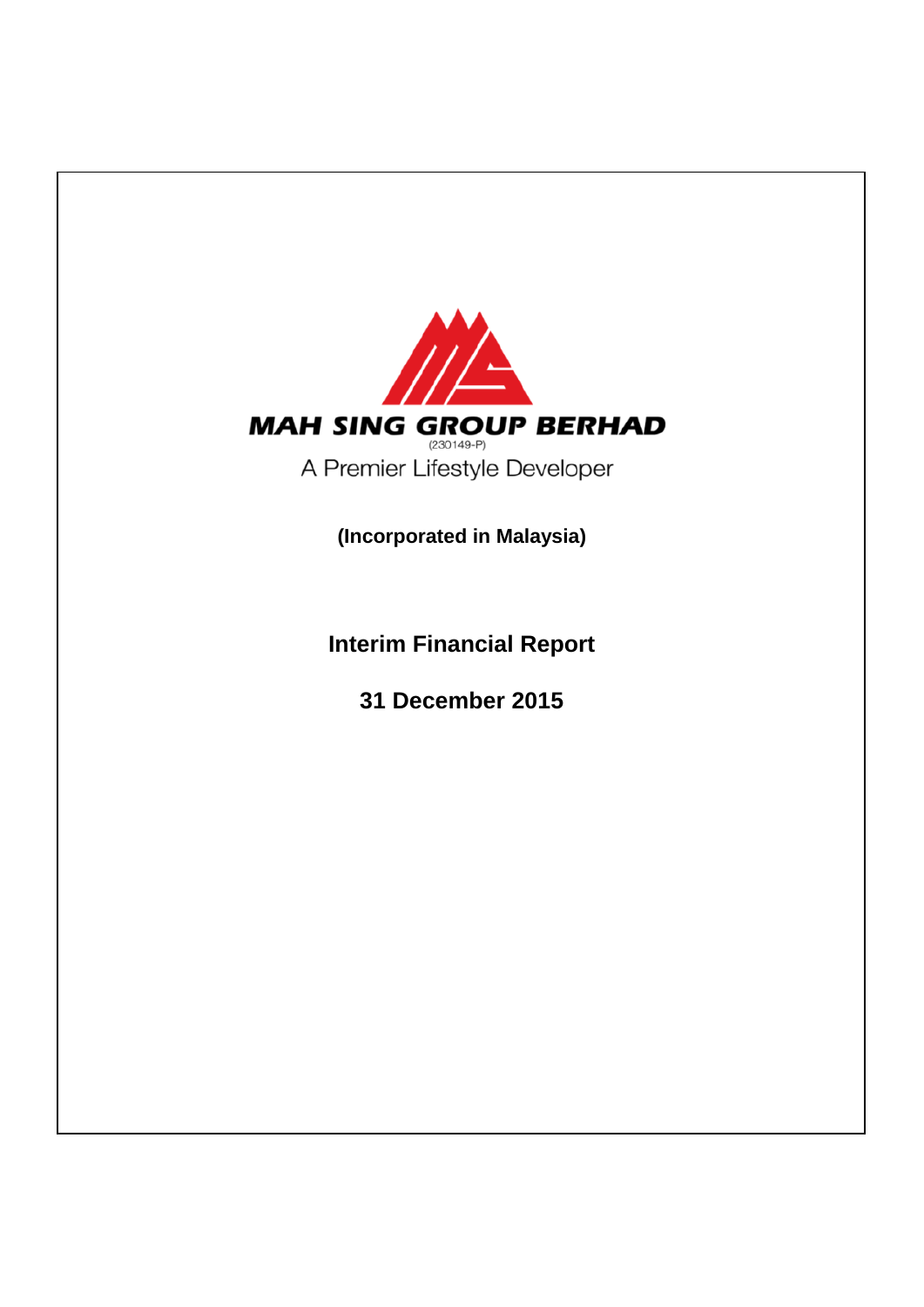**MAH SING GROUP BERHAD**

**Company No.: 230149-P (Incorporated in Malaysia)**

# **Interim Financial Report - 31 December 2015**

|                                                                                                    | Page No.     |
|----------------------------------------------------------------------------------------------------|--------------|
| <b>Condensed Consolidated Statement Of Financial Position</b>                                      | 1            |
| <b>Condensed Consolidated Statement Of Profit Or Loss</b>                                          | $\mathbf{2}$ |
| <b>Condensed Consolidated Statement Of Profit Or Loss and</b><br><b>Other Comprehensive Income</b> | 3            |
| <b>Condensed Consolidated Statement Of Changes In Equity</b>                                       | $4 - 5$      |
| <b>Condensed Consolidated Statement Of Cash Flows</b>                                              | $6 - 7$      |
| <b>Notes To The Interim Financial Report</b>                                                       | 8 - 24       |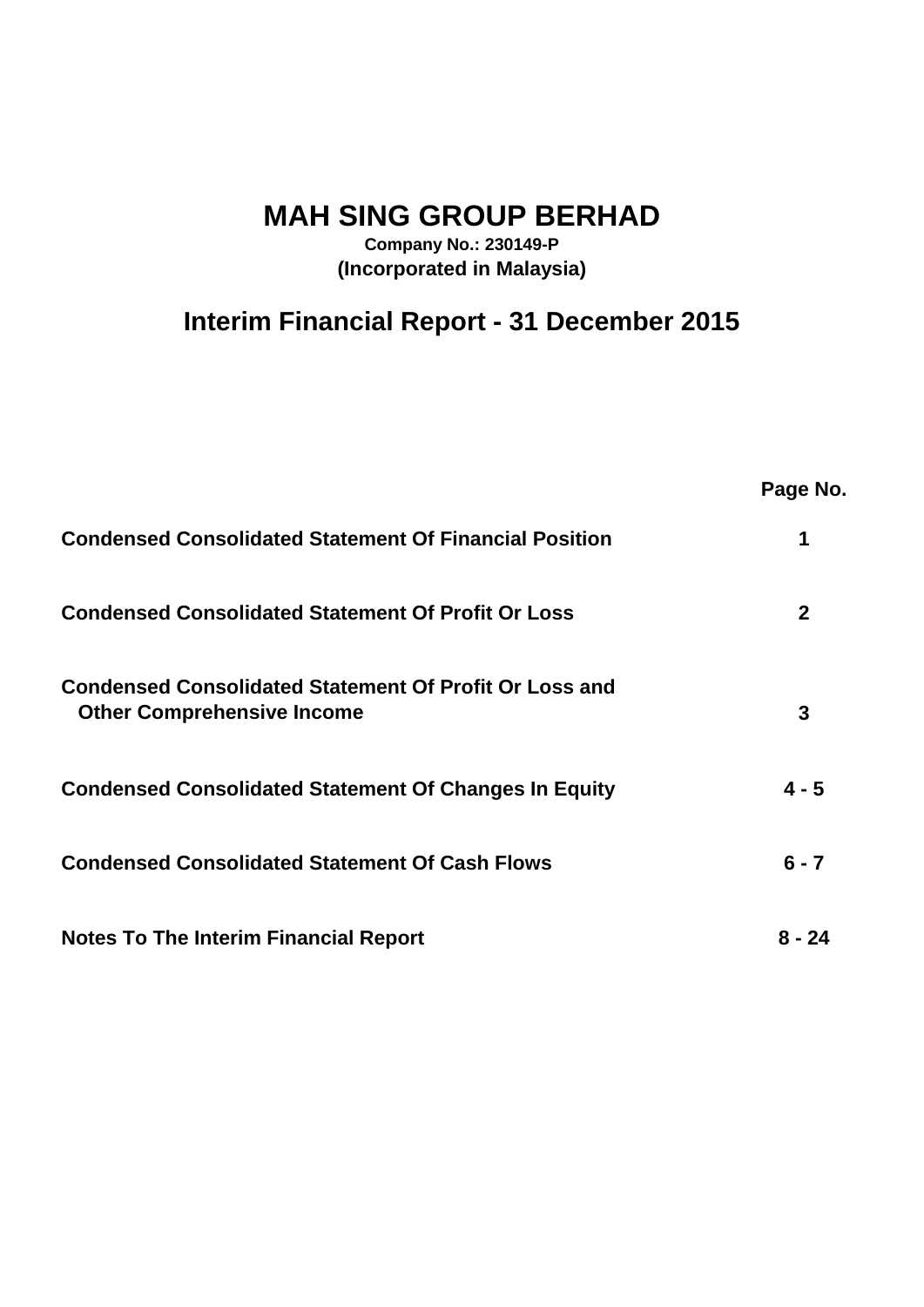# **CONDENSED CONSOLIDATED STATEMENT OF FINANCIAL POSITION**

**As at 31 December 2015**

| (The figures have been audited)                               | <b>AS AT</b>  | (Restated)<br>AS AT | (Restated)<br>AS AT |
|---------------------------------------------------------------|---------------|---------------------|---------------------|
|                                                               | 31/12/2015    | 31/12/2014          | 01/01/2014          |
|                                                               | <b>RM'000</b> | <b>RM'000</b>       | <b>RM'000</b>       |
| <b>ASSETS</b>                                                 |               |                     |                     |
| <b>Non-Current Assets</b>                                     |               |                     |                     |
| Property, plant and equipment                                 | 109,538       | 115,272             | 114,146             |
| Prepaid lease payments                                        | 7,000         | 6,937               | 7,173               |
| Investment properties                                         | 194,816       | 116,123             | 86,194              |
| Land held for property development                            | 1,026,414     | 927,450             | 543,794             |
| Intangible assets                                             | 6,185         | 7,353               | 11,499              |
| Deferred tax assets                                           | 106,721       | 68,581              | 75,113              |
|                                                               | 1,450,674     | 1,241,716           | 837,919             |
| <b>Current Assets</b>                                         |               |                     |                     |
| Property development costs                                    | 2,534,864     | 2,466,058           | 2,262,495           |
| Inventories                                                   | 190,362       | 158,923             | 76,097              |
| Trade and other receivables                                   | 1,062,433     | 818,338             | 581,748             |
| <b>Current tax assets</b>                                     | 18,680        | 2,139               | 6,545               |
| Deposits, cash and bank balances                              | 1,358,665     | 639,176             | 822,290             |
|                                                               | 5,165,004     | 4,084,634           | 3,749,175           |
| <b>TOTAL ASSETS</b>                                           | 6,615,678     | 5,326,350           | 4,587,094           |
|                                                               |               |                     |                     |
| <b>EQUITY AND LIABILITIES</b>                                 |               |                     |                     |
| Equity Attributable to Ordinary Equity Holders of the Company |               |                     |                     |
| Share capital                                                 | 1,204,709     | 738,055             | 706,807             |
| Share premium                                                 | 540,810       | 394,557             | 331,716             |
| Other reserves                                                | 87,927        | 65,700              | 79,743              |
| Retained earnings                                             | 1,302,176     | 1,090,521           | 836,983             |
|                                                               | 3,135,622     | 2,288,833           | 1,955,249           |
| <b>Perpetual Sukuk</b>                                        | 540,000       |                     |                     |
| <b>Non-Controlling Interests</b>                              | 8,473         | 9,682               | 10,987              |
| <b>Total Equity</b>                                           | 3,684,095     | 2,298,515           | 1,966,236           |
| <b>Non-Current Liabilities</b>                                |               |                     |                     |
| Redeemable convertible secured bonds                          | 292,008       | 292,211             | 283,720             |
| Term loans                                                    | 1,099,789     | 1,089,815           | 756,470             |
| Long term and deferred payables                               | 15,342        | 31,407              | 84,729              |
| Deferred tax liabilities                                      | 16,793        | 16,297              | 19,546              |
|                                                               | 1,423,932     | 1,429,730           | 1,144,465           |
| <b>Current Liabilities</b>                                    |               |                     |                     |
| Trade and other payables                                      | 1,364,730     | 1,508,465           | 1,370,262           |
| Term loans                                                    | 91,921        | 63,774              | 74,922              |
| Short term borrowings                                         | 10,260        | 5,577               | 8,988               |
| <b>Bank overdrafts</b>                                        | 264           |                     | 340                 |
| <b>Current tax liabilities</b>                                | 40,476        | 20,289              | 21,881              |
|                                                               | 1,507,651     | 1,598,105           | 1,476,393           |
|                                                               |               |                     |                     |
| <b>Total Liabilities</b>                                      | 2,931,583     | 3,027,835           | 2,620,858           |
| <b>TOTAL EQUITY AND LIABILITIES</b>                           | 6,615,678     | 5,326,350           | 4,587,094           |
|                                                               |               |                     |                     |
| Net assets per share attributable to ordinary equity          |               |                     |                     |
| holders of the Company (RM)                                   | 1.30          | 1.55                | 1.38                |

The Condensed Consolidated Statement of Financial Position should be read in conjunction with the audited financial statements for the financial year ended 31 December 2014 and the accompanying explanatory notes attached to the interim financial report.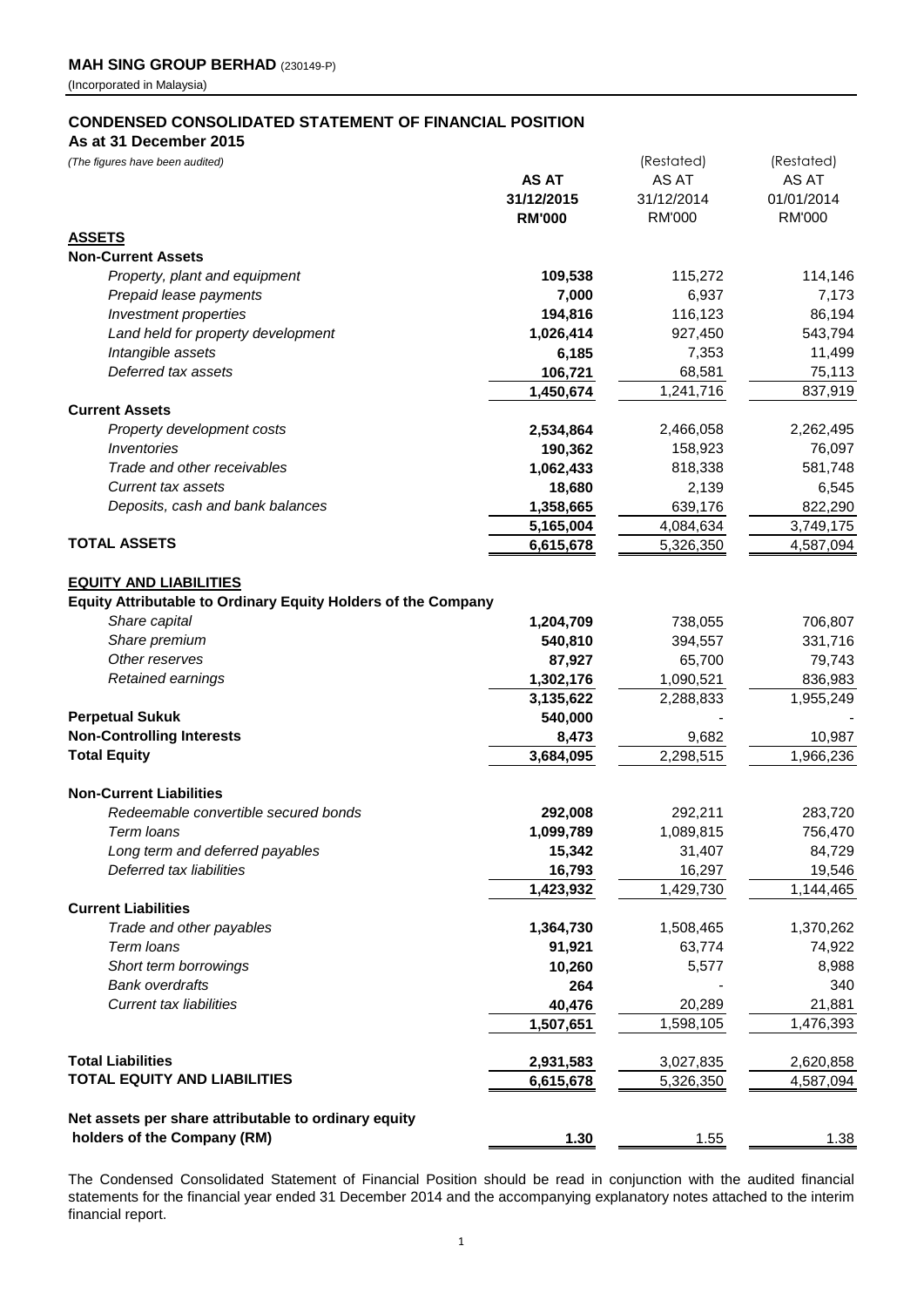# **CONDENSED CONSOLIDATED STATEMENT OF PROFIT OR LOSS**

**For the financial year ended 31 December 2015**

*(The figures have been audited)*

|                                   | 3 months ended |               | Year ended    |               |  |
|-----------------------------------|----------------|---------------|---------------|---------------|--|
|                                   |                | (Restated)    |               | (Restated)    |  |
|                                   | 31/12/2015     | 31/12/2014    | 31/12/2015    | 31/12/2014    |  |
|                                   | <b>RM'000</b>  | <b>RM'000</b> | <b>RM'000</b> | <b>RM'000</b> |  |
| Revenue                           | 773,136        | 843,951       | 3,108,506     | 2,904,723     |  |
| Cost of sales                     | (579,340)      | (633,083)     | (2, 314, 138) | (2, 159, 139) |  |
| Gross profit                      | 193,796        | 210,868       | 794,368       | 745,584       |  |
| Other income                      | 35,167         | 3,973         | 58,852        | 11,878        |  |
| Selling and marketing expenses    | (28, 382)      | (47, 672)     | (127, 030)    | (128, 318)    |  |
| Administrative and other expenses | (56, 700)      | (41, 343)     | (226, 227)    | (159, 076)    |  |
| Interest income                   | 2,809          | 2,070         | 10,054        | 6,227         |  |
| Finance costs                     | (1, 305)       | (1, 855)      | (6, 324)      | (4,664)       |  |
| Profit before tax                 | 145,385        | 126,041       | 503,693       | 471,631       |  |
| Income tax expense                | (32, 502)      | (31,666)      | (119, 059)    | (116, 721)    |  |
| Profit for the year               | 112,883        | 94,375        | 384,634       | 354,910       |  |
|                                   |                |               |               |               |  |
| Profit attributable to:           |                |               |               |               |  |
| Equity holders of the Company     | 112,891        | 95,481        | 386,677       | 356,496       |  |
| Non-controlling interests         | (8)            | (1, 106)      | (2,043)       | (1,586)       |  |
|                                   | 112,883        | 94,375        | 384,634       | 354,910       |  |
|                                   |                |               |               |               |  |

Earnings per share attributable to ordinary equity holders of the Company:

| - Basic (sen)   | Note $B13(a)$ | 4.69 | 4.84 | 15.73 | 18.35 |
|-----------------|---------------|------|------|-------|-------|
|                 |               |      |      |       |       |
| - Diluted (sen) | Note B13(b)   | 4.57 | 4.64 | 15.35 | 17.60 |

The Condensed Consolidated Statement of Profit or Loss should be read in conjunction with the audited financial statements for the financial year ended 31 December 2014 and the accompanying explanatory notes attached to the interim financial report.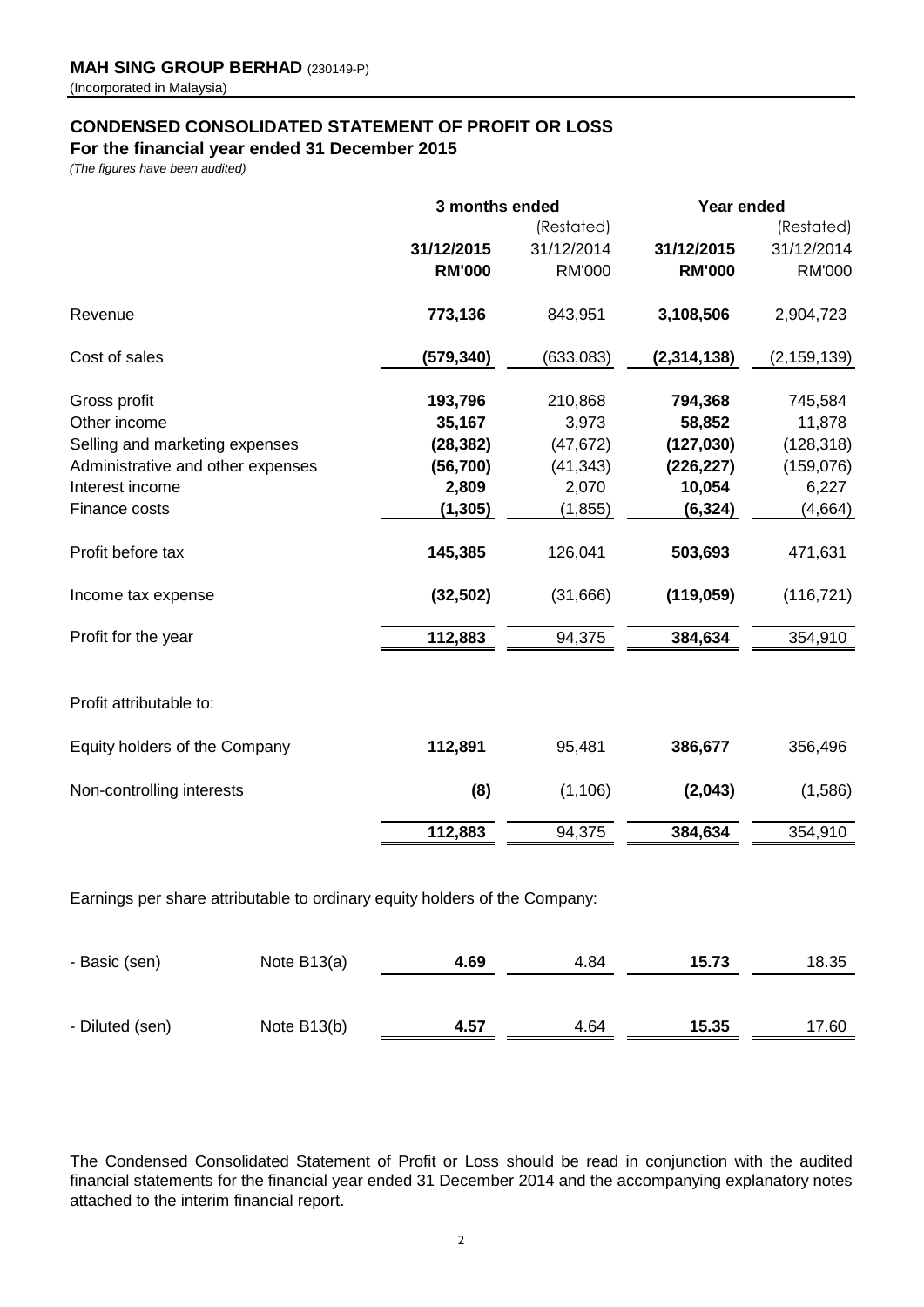# **CONDENSED CONSOLIDATED STATEMENT OF PROFIT OR LOSS AND OTHER COMPREHENSIVE INCOME For the financial year ended 31 December 2015**

*(The figures have been audited)*

|                                                                  | 3 months ended |               | Year ended    |               |
|------------------------------------------------------------------|----------------|---------------|---------------|---------------|
|                                                                  |                | (Restated)    |               | (Restated)    |
|                                                                  | 31/12/2015     | 31/12/2014    | 31/12/2015    | 31/12/2014    |
|                                                                  | <b>RM'000</b>  | <b>RM'000</b> | <b>RM'000</b> | <b>RM'000</b> |
| Profit for the year                                              | 112,883        | 94,375        | 384,634       | 354,910       |
| Other comprehensive income                                       |                |               |               |               |
| Item that may be reclassified subsequently<br>to profit or loss: |                |               |               |               |
| Foreign currency translation difference                          |                |               |               |               |
| for foreign operations                                           | 1,204          | 1,342         | 2,694         | 799           |
| Other comprehensive income for the year                          | 1,204          | 1,342         | 2,694         | 799           |
| Total comprehensive income for the year                          | 114,087        | 95,717        | 387,328       | 355,709       |
|                                                                  |                |               |               |               |
| Total comprehensive income attributable to:                      |                |               |               |               |
| Equity holders of the Company                                    | 113,766        | 96,387        | 388,537       | 357,014       |
| Non-controlling interests                                        | 321            | (670)         | (1, 209)      | (1,305)       |
|                                                                  | 114,087        | 95,717        | 387,328       | 355,709       |

The Condensed Consolidated Statement of Profit or Loss and Other Comprehensive Income should be read in conjunction with the audited financial statements for the financial year ended 31 December 2014 and the accompanying explanatory notes attached to the interim financial report.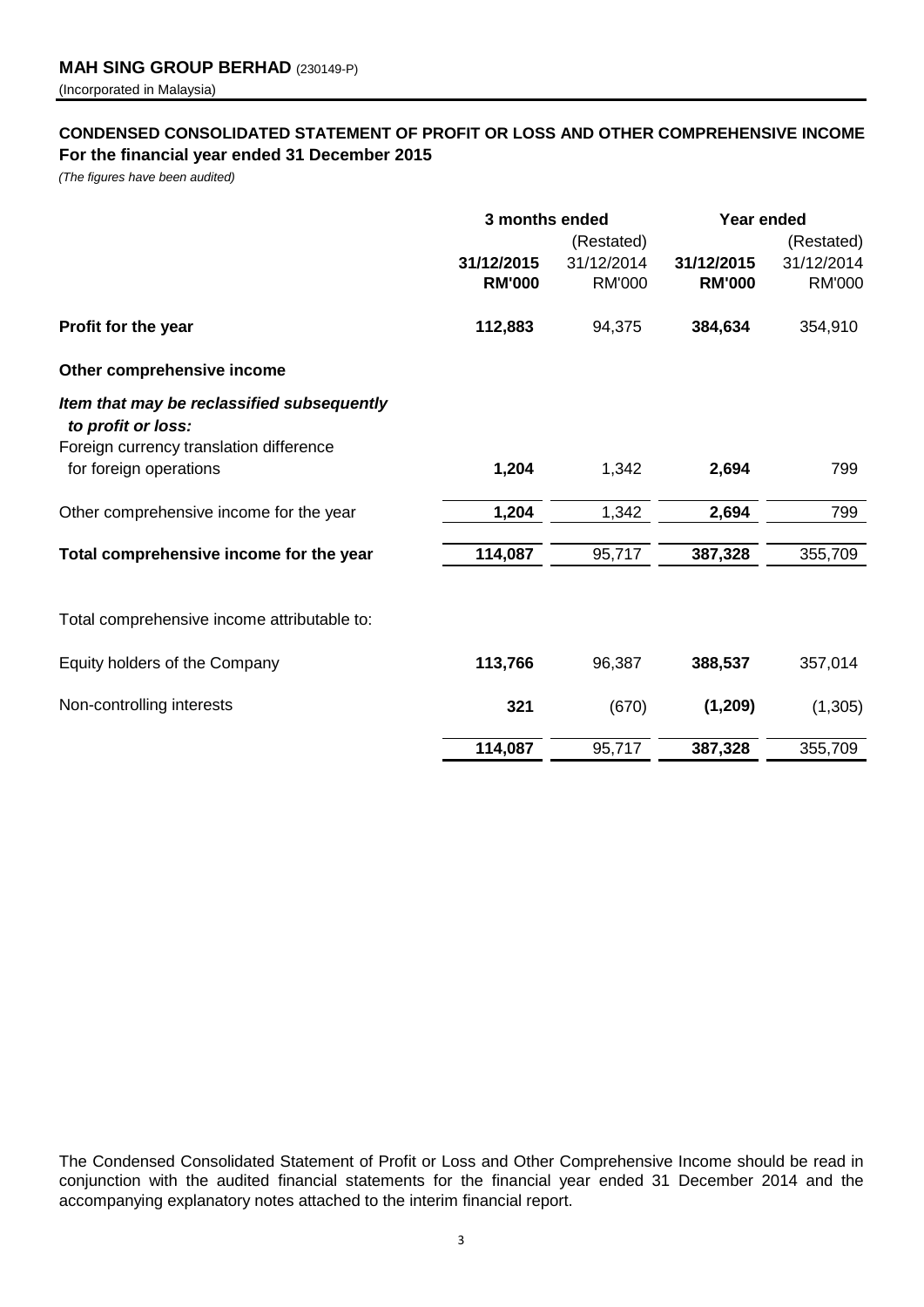# **CONDENSED CONSOLIDATED STATEMENT OF CHANGES IN EQUITY**

**For the financial year ended 31 December 2015**

*(The figures have been audited)*

| Attributable to ordinary equity holders of the Company |               |                          |                 |                 |                |                      |               |                  |                |               |
|--------------------------------------------------------|---------------|--------------------------|-----------------|-----------------|----------------|----------------------|---------------|------------------|----------------|---------------|
|                                                        |               | <b>Non-Distributable</b> |                 |                 |                | <b>Distributable</b> |               |                  |                |               |
|                                                        |               |                          |                 | <b>Exchange</b> |                |                      |               |                  | Non-           |               |
|                                                        | <b>Share</b>  | <b>Share</b>             | <b>Warrants</b> | fluctuation     | Other          | <b>Retained</b>      |               | <b>Perpetual</b> | controlling    | Total         |
| Year ended 31 December 2015                            | capital       | premium                  | reserve         | reserve         | reserve        | earnings             | <b>Total</b>  | <b>Sukuk</b>     | interests      | <b>Equity</b> |
|                                                        | <b>RM'000</b> | <b>RM'000</b>            | <b>RM'000</b>   | <b>RM'000</b>   | <b>RM'000</b>  | <b>RM'000</b>        | <b>RM'000</b> | <b>RM'000</b>    | <b>RM'000</b>  | <b>RM'000</b> |
| <b>Balance at 1/1/2015</b>                             | 738,055       | 394,557                  | 43,451          | 5,120           | 17,129         | 1,090,521            | 2,288,833     |                  | 9,682          | 2,298,515     |
| Amount recognised directly in equity:                  |               |                          |                 |                 |                |                      |               |                  |                |               |
| Profit for the financial year                          |               |                          |                 |                 |                | 386,677              | 386,677       |                  | (2,043)        | 384,634       |
| Other comprehensive income                             |               |                          |                 | 1,860           |                |                      | 1,860         |                  | 834            | 2,694         |
| Total comprehensive income for the year                |               | $\blacksquare$           | ۰               | 1,860           | $\blacksquare$ | 386,677              | 388,537       | ۰.               | (1, 209)       | 387,328       |
| Dividends for the financial year ended                 |               |                          |                 |                 |                |                      |               |                  |                |               |
| 31 December 2014                                       |               |                          |                 |                 | $\blacksquare$ | (156, 612)           | (156, 612)    |                  | $\blacksquare$ | (156, 612)    |
| Expenses on issuance of ordinary shares                |               | (7, 972)                 |                 |                 |                |                      | (7, 972)      |                  |                | (7, 972)      |
| Issuance of ordinary shares pursuant to:               |               |                          |                 |                 |                |                      |               |                  |                |               |
| - Warrants exercised                                   | 611           | 2,218                    | (380)           |                 |                | $\sim$               | 2,449         |                  |                | 2,449         |
| <b>Rights Issue with warrants</b>                      | 221,593       | 386,457                  | 21,273          |                 |                | $\sim$               | 629,323       |                  | $\blacksquare$ | 629,323       |
| <b>Bonus Issue</b>                                     | 240,064       | (240, 064)               |                 |                 |                |                      |               |                  |                |               |
| <b>Bonds conversion</b>                                | 4,386         | 5,614                    |                 |                 | (526)          |                      | 9,474         |                  |                | 9,474         |
| <b>Issuance of Perpetual Sukuk</b>                     |               |                          |                 |                 |                |                      |               | 540,000          |                | 540,000       |
| Distribution paid to holders of Perpetual Sukuk        |               |                          |                 |                 | $\blacksquare$ | (18, 410)            | (18, 410)     |                  | $\blacksquare$ | (18, 410)     |
| <b>Balance at 31/12/2015</b>                           | 1,204,709     | 540,810                  | 64,344          | 6,980           | 16,603         | 1,302,176            | 3,135,622     | 540,000          | 8,473          | 3,684,095     |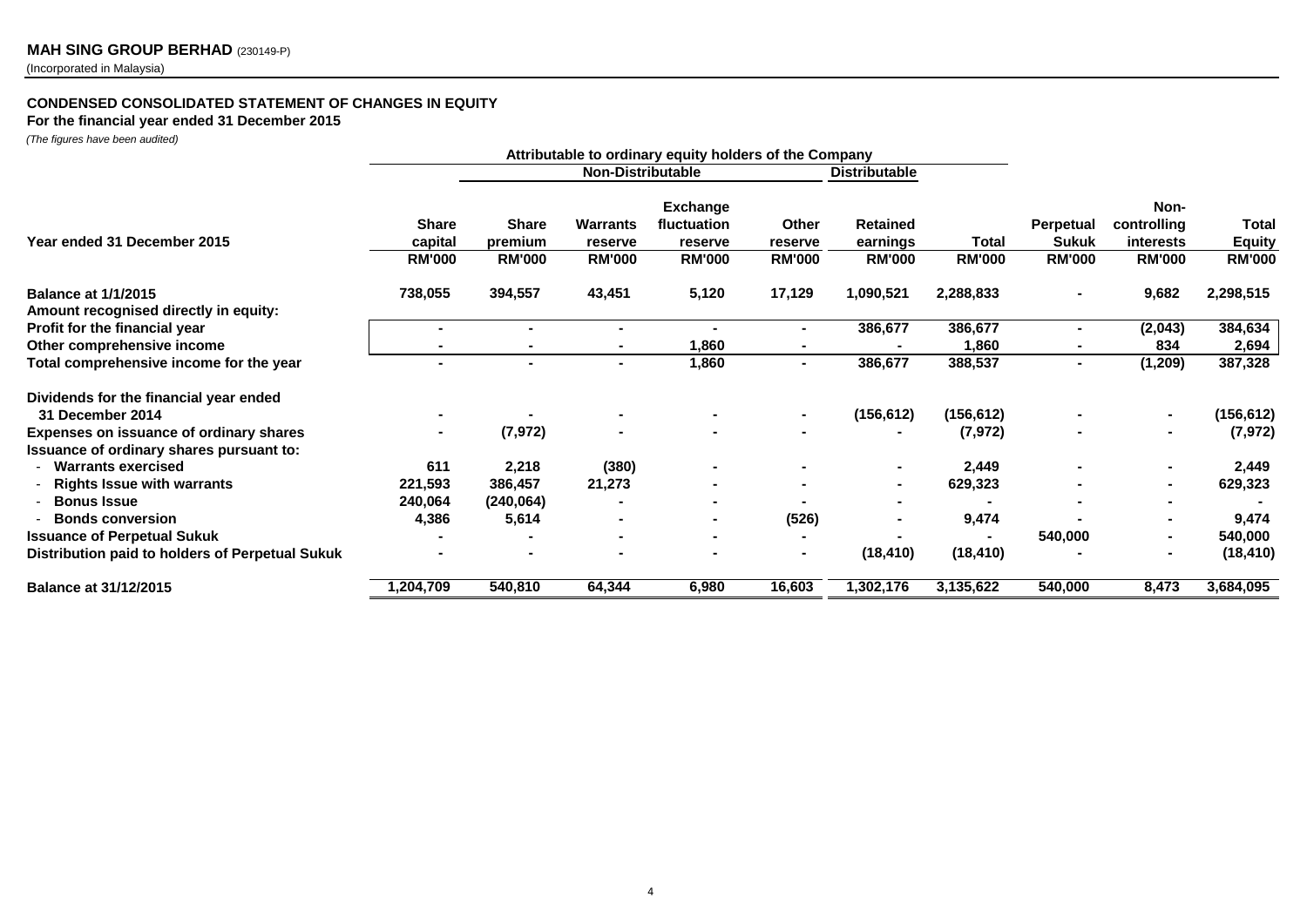# **MAH SING GROUP BERHAD** (230149-P)

(Incorporated in Malaysia)

### **CONDENSED CONSOLIDATED STATEMENT OF CHANGES IN EQUITY**

#### **For the financial year ended 31 December 2014**

*(The figures have been audited)*

|                                                                         | Attributable to ordinary equity holders of the Company |               |                                        |                |                        |                          |            |           |                          |               |
|-------------------------------------------------------------------------|--------------------------------------------------------|---------------|----------------------------------------|----------------|------------------------|--------------------------|------------|-----------|--------------------------|---------------|
|                                                                         | Non-Distributable                                      |               |                                        |                |                        | Distributable            |            |           |                          |               |
|                                                                         | Share                                                  | Share         | Equity-settled<br>employees<br>benefit | Warrants       | Exchange               | Other                    | Retained   |           | Non-                     | Total         |
| Year ended 31 December 2014                                             | capital                                                | premium       | reserve                                | reserve        | fluctuation<br>reserve | reserve                  | earnings   | Total     | controlling<br>interests | Equity        |
|                                                                         | <b>RM'000</b>                                          | <b>RM'000</b> | <b>RM'000</b>                          | RM'000         | <b>RM'000</b>          | RM'000                   | RM'000     | RM'000    | RM'000                   | <b>RM'000</b> |
| Balance at 1/1/2014                                                     | 706,807                                                | 331,716       | 11,423                                 | 46,589         | 4,602                  | 17,129                   | 834,026    | 1,952,292 | 10,987                   | 1,963,279     |
| Effects of early adoption of MFRS 15                                    |                                                        |               |                                        |                |                        |                          | 2,957      | 2,957     |                          | 2,957         |
| Balance at 1/1/2014 (restated)<br>Amount recognised directly in equity: | 706,807                                                | 331,716       | 11,423                                 | 46,589         | 4,602                  | 17,129                   | 836,983    | 1,955,249 | 10,987                   | 1,966,236     |
| Profit for the financial year                                           |                                                        |               |                                        |                |                        | ٠                        | 356,496    | 356,496   | (1,586)                  | 354,910       |
| Other comprehensive income                                              |                                                        |               | $\overline{\phantom{a}}$               | $\blacksquare$ | 518                    | $\overline{\phantom{a}}$ |            | 518       | 281                      | 799           |
| Total comprehensive income for the year                                 |                                                        |               |                                        | ٠              | 518                    | $\blacksquare$           | 356,496    | 357,014   | (1, 305)                 | 355,709       |
| Dividends for the financial year ended                                  |                                                        |               |                                        |                |                        |                          |            |           |                          |               |
| 31 December 2013                                                        |                                                        |               |                                        |                |                        | $\overline{\phantom{a}}$ | (118, 057) | (118,057) |                          | (118,057)     |
| Issuance of ordinary shares pursuant to:                                |                                                        |               |                                        |                |                        |                          |            |           |                          |               |
| <b>ESOS</b> exercised                                                   | 26,293                                                 | 45,037        | (14, 514)                              |                |                        | ۰                        | 14,514     | 71,330    |                          | 71,330        |
| - Warrants exercised                                                    | 4,955                                                  | 17,804        |                                        | (3, 138)       |                        |                          |            | 19,621    |                          | 19,621        |
| ESOS lapsed during the year                                             |                                                        |               | (585)                                  |                |                        | $\overline{\phantom{0}}$ | 585        |           |                          |               |
| Recognition of share-based payment                                      |                                                        |               | 3,676                                  |                |                        |                          |            | 3,676     |                          | 3,676         |
| Balance at 31/12/2014 (restated)                                        | 738,055                                                | 394,557       |                                        | 43,451         | 5,120                  | 17,129                   | 1,090,521  | 2,288,833 | 9,682                    | 2,298,515     |

The Condensed Consolidated Statement of Changes in Equity should be read in conjunction with the audited financial statements for the financial year ended 31 December 2014 and the accompanying explanatory notes attached to the interim financial report.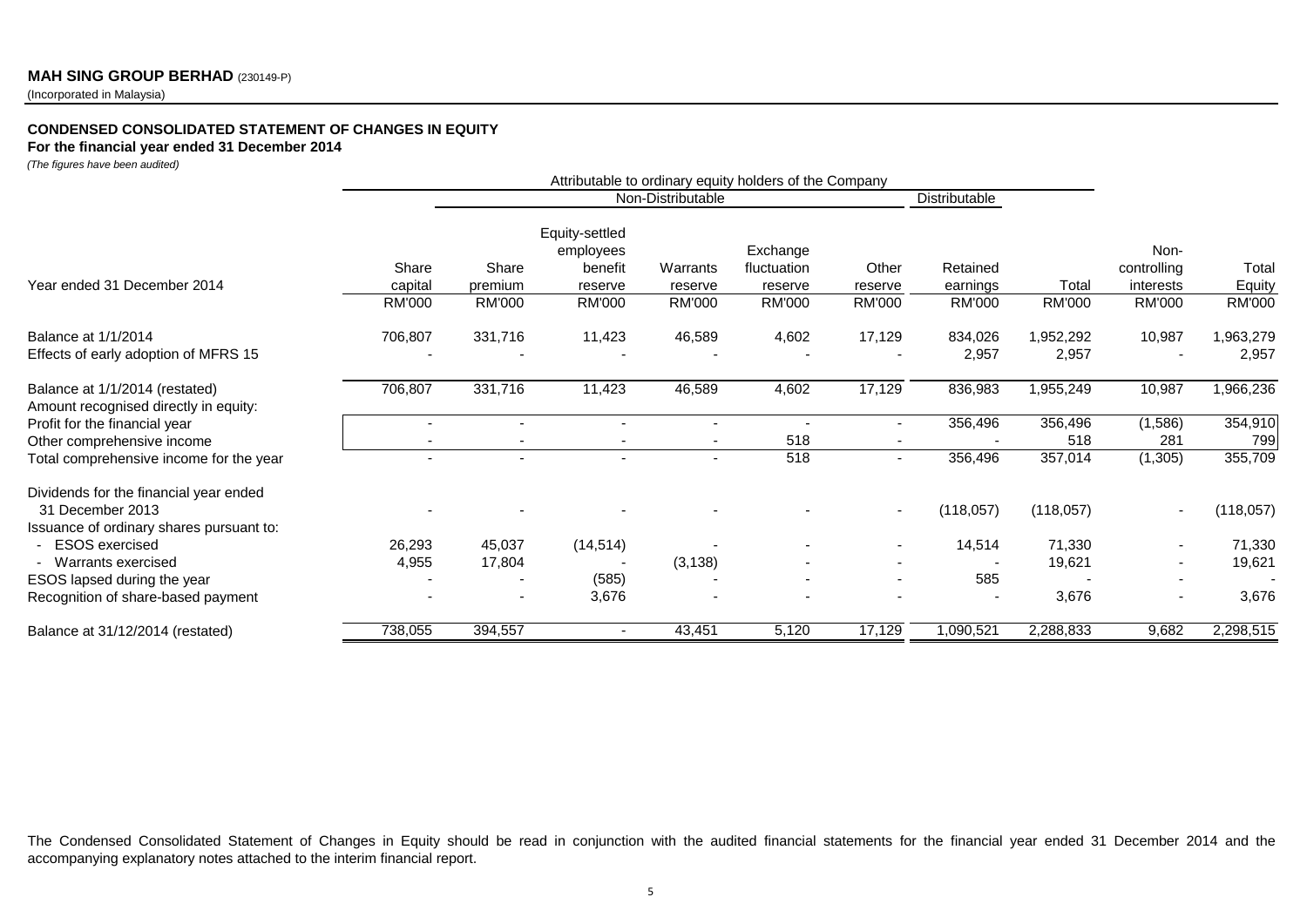# **CONDENSED CONSOLIDATED STATEMENT OF CASH FLOWS**

# **For the financial year ended 31 December 2015**

*(The figures have been audited)*

|                                                                        |                        | (Restated)               |
|------------------------------------------------------------------------|------------------------|--------------------------|
|                                                                        | 12 months              | 12 months                |
|                                                                        | ended                  | ended                    |
|                                                                        | 31/12/2015             | 31/12/2014               |
| <b>Operating Activities</b>                                            | <b>RM'000</b>          | <b>RM'000</b>            |
| Profit before tax                                                      | 503,693                | 471,631                  |
| Adjustments for:                                                       |                        |                          |
| Non-cash items                                                         | 23,468                 | 17,513                   |
| Non-operating items                                                    | 14,804                 | 26,482                   |
| Operating profit before changes in working capital                     | 541,965                | 515,626                  |
| Net change in property development costs                               | (78, 395)              | (226, 401)               |
| Net change in inventories                                              | 27,606                 | 13,527                   |
| Net change in receivables                                              | (559)                  | (93,091)                 |
| Net change in accrued billings                                         | (353,760)              | (36, 490)                |
| Net change in payables                                                 | (13,909)               | 360,753                  |
| Net change in progress billings                                        | (140, 743)             | (74, 660)                |
| Cash (used in) / generated from operations                             | (17, 795)              | 459,264                  |
| Interest received                                                      | 36,510                 | 16,680                   |
| Interest paid                                                          | (63, 940)              | (49, 282)                |
| Net tax paid                                                           | (153, 079)             | (110, 549)               |
| Net cash (used in) / generated from operating activities               | (198, 304)             | 316,113                  |
|                                                                        |                        |                          |
| <b>Investing Activities</b>                                            |                        |                          |
| Additions to property, plant and equipment                             | (9, 417)               | (16, 352)                |
| Additions to investment properties                                     | (17, 817)              | (28, 520)                |
| Additions to land held for property development<br>Acquisition of land | (82, 570)<br>(86, 393) | (104, 404)<br>(632, 244) |
| Refund of deposits from acquisition of land                            | 95,076                 |                          |
| Proceeds from disposal of property, plant and equipment                | 547                    | 5,602                    |
| Net cash used in investing activities                                  | (100, 574)             | (775, 918)               |
|                                                                        |                        |                          |
| <b>Financing Activities</b>                                            |                        |                          |
| Dividends paid to shareholders of the Company                          | (156, 612)             | (118, 057)               |
| Distribution paid to holders of Perpetual Sukuk                        | (18, 410)              |                          |
| <b>Issuance of Perpetual Sukuk</b>                                     | 540,000                |                          |
| Net proceeds from borrowings                                           | 39,585                 | 314,634                  |
| Net placement of deposits with licensed banks pledged as               |                        |                          |
| collateral/Escrow Account/Debts Service Reserve Account/               |                        |                          |
| Trustees' Reimbursement Account                                        | (53,035)               | (11, 716)                |
| Payment for corporate exercise expenses                                | (7, 972)               |                          |
| Payment of bonds coupon                                                | (10, 400)              | (10, 563)                |
| Proceeds from ESOS exercised                                           |                        | 71,330                   |
| Proceeds from Rights Issue                                             | 629,323                |                          |
| Proceeds from warrants exercised                                       | 2,449                  | 19,621                   |
| Net cash generated from financing activities                           | 964,928                | 265,249                  |
|                                                                        |                        |                          |
| Net changes in cash and cash equivalents                               | 666,050                | (194, 556)               |
| Effect of exchange rate changes                                        | 140                    | 65                       |
| Cash and cash equivalents at beginning of the financial year           | 613,830                | 808,321                  |
| Cash and cash equivalents at end of the financial year                 | 1,280,020              | 613,830                  |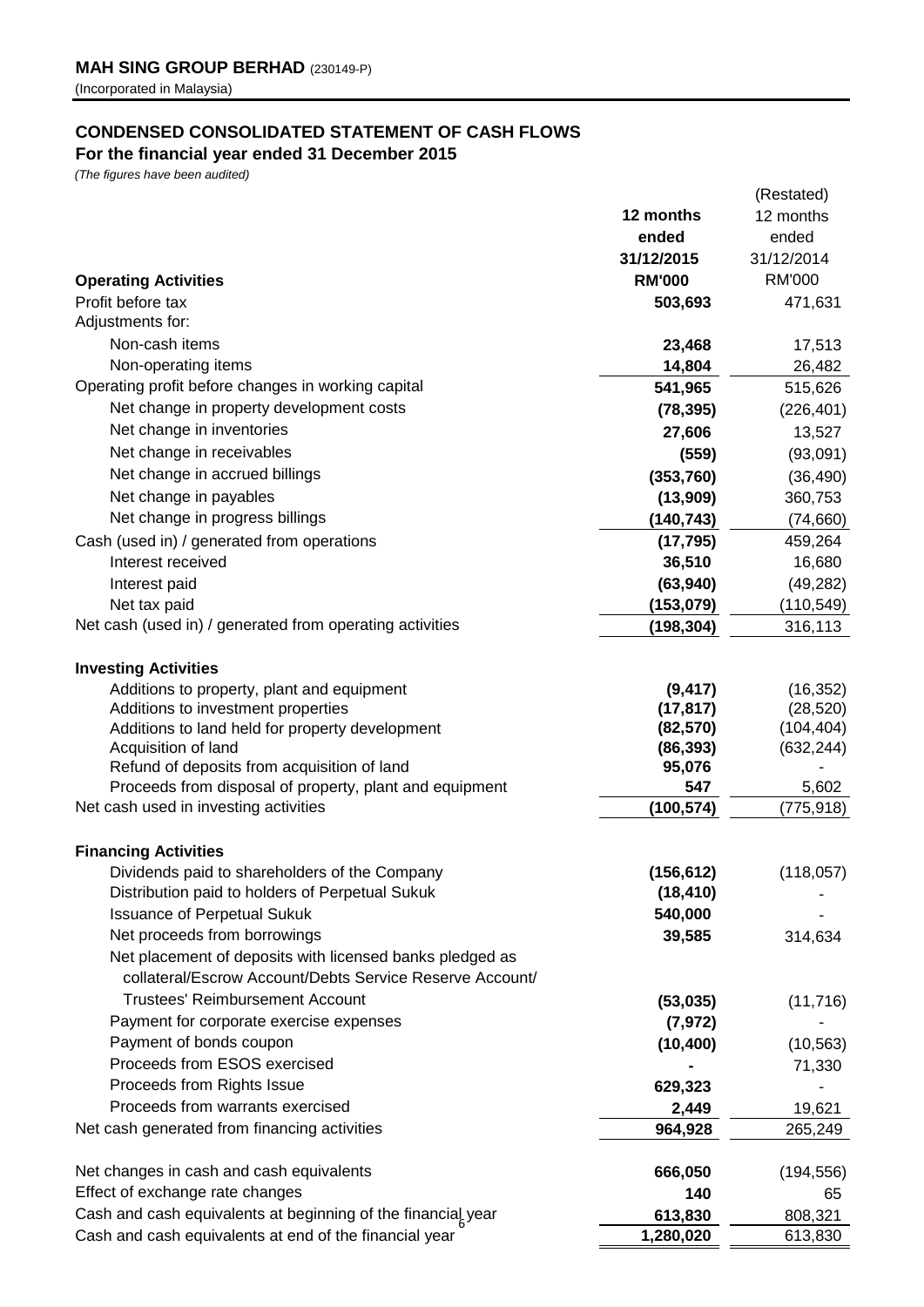# **CONDENSED CONSOLIDATED STATEMENT OF CASH FLOWS For the financial year ended 31 December 2015 (continued)**

*(The figures have been audited)*

Cash and cash equivalents at the end of the financial year comprise the followings:

|                                       |               | (Restated)    |
|---------------------------------------|---------------|---------------|
|                                       | 12 months     | 12 months     |
|                                       | ended         | ended         |
|                                       | 31/12/2015    | 31/12/2014    |
|                                       | <b>RM'000</b> | <b>RM'000</b> |
| Deposits with licensed banks          | 167,768       | 80,942        |
| Investments in short term funds       | 744,434       | 79,051        |
| Cash and bank balances                | 446,463       | 479,183       |
| <b>Bank overdrafts</b>                | (264)         |               |
|                                       | 1,358,401     | 639,176       |
| Less: Deposits pledged as collateral  | (5, 484)      | (24, 428)     |
| Less: Deposits in Escrow Account      | (10, 871)     | (918)         |
| Less: Debts Service Reserve Account   | (61, 996)     |               |
| Less: Trustees' Reimbursement Account | (30)          |               |
|                                       | 1,280,020     | 613,830       |

The Condensed Consolidated Statement of Cash Flows should be read in conjunction with the audited financial statements for the financial year ended 31 December 2014 and the accompanying explanatory notes attached to the interim financial report.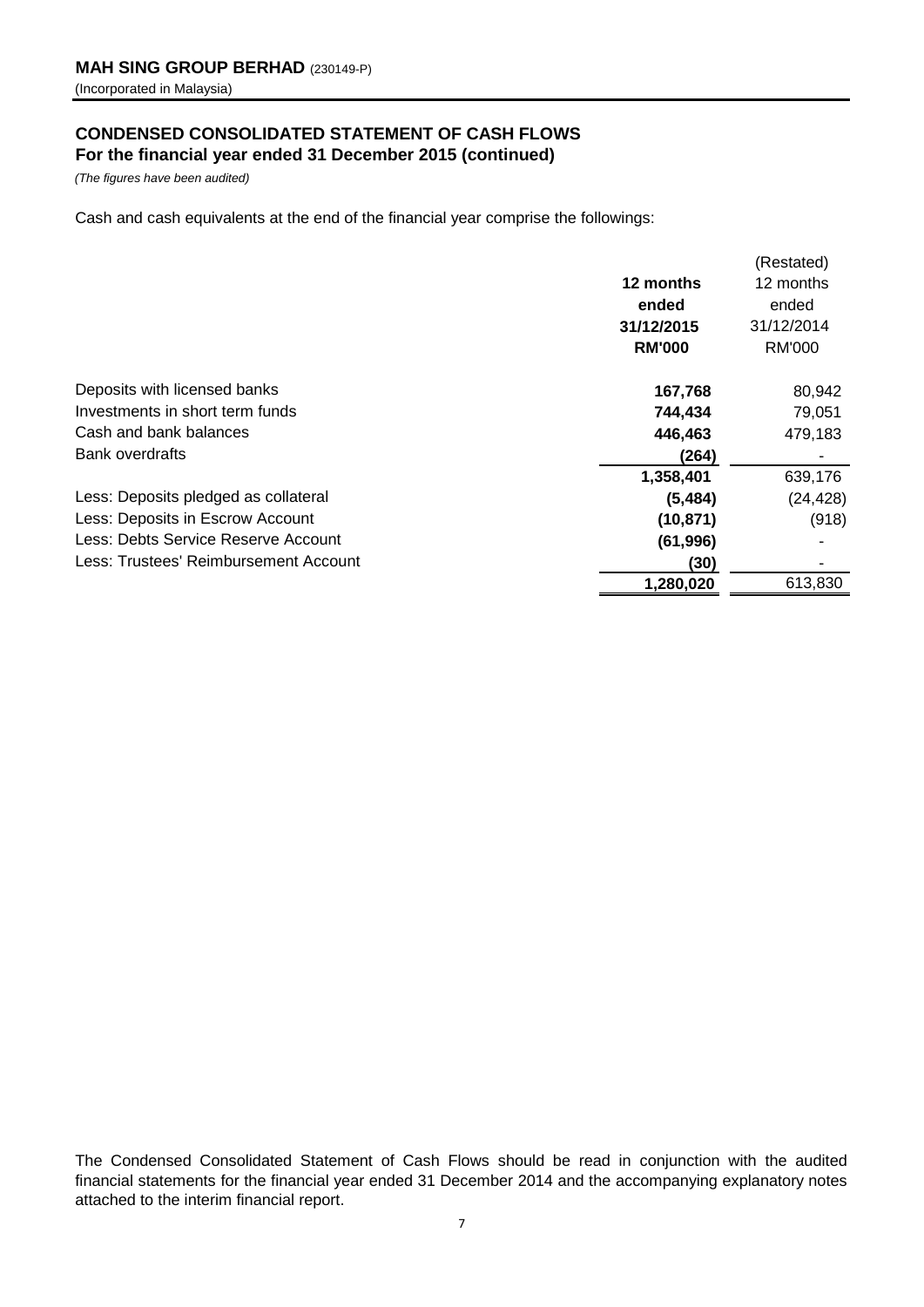# **A Explanatory notes**

# **A1 Basis of preparation**

The interim financial report has been prepared in accordance with Malaysian Financial Reporting Standards No. 134 : *Interim Financial Reporting* and with IAS14 *Interim Financial Reporting* and applicable disclosure provisions of the Listing Requirements of Bursa Malaysia Securities Berhad ("Bursa Securities").

The interim financial report should be read in conjunction with the Group's audited financial statements for the financial year ended 31 December 2014. The consolidated financial statements of the Group as at and for the year ended 31 December 2014 were prepared under Financial Reporting Standards ("FRSs"). The explanatory notes attached to the interim financial report provide an explanation of events and transactions that are significant to an understanding of the changes in the financial position and performance of the Group since the financial year ended 31 December 2014.

# **Malaysian Financial Reporting Standard ("MFRS Framework")**

On 19 November 2011, the Malaysian Accounting Standards Board ("MASB") issued a new MASB approved accounting framework, the Malaysian Financial Reporting Standards Framework ("MFRS Framework"), a fully-IFRS compliant framework. Entities other than private entities should apply the MFRS Framework for annual periods beginning on or after 1 January 2012, with the exception of Transitioning Entities.

Transitioning Entities, being entities within the scope of MFRS 141 *Agriculture* and/or IC Interpretation 15: *Agreements for the Construction of Real Estate* , including its parents, significant investors and venturers were allowed to defer the adoption of the MFRS Framework until such time as mandated by the MASB. On 2 September 2014, with the issuance of MFRS 15 *Revenue from Contracts with Customers* and Amendments to MFRS 116 *Property, Plant and Equipment* and MFRS 141 *Agriculture: Bearer Plants* , the MASB announced that Transitioning Entities which have chosen to continue with the Financial Reporting Standards are now required to adopt the MFRS Framework latest by 1 January 2017. On 8 September 2015, MASB confirmed that the effective date of MFRS 15 will be deferred to annual periods beginning on or after 1 January 2018. However, early application of MFRS 15 is still permitted.

The Group has, however, elected to early adopt the MFRS Framework which is originally effective for annual periods beginning on or after 1 January 2018. The transition to MFRS Framework has had no effect to the Group except for the application of the transition exemptions to regard the revalued amount as deemed costs provided under MFRS 1 *First-time Adoption of Malaysian Financial Reporting Standards.*

This is the Group's condensed consolidated interim financial report for the year covered by the Group's first MFRS Framework and MFRS 1 *First-time Adoption of Malaysian Financial Reporting Standards* has been applied. Comparative figures, where applicable, have been restated as a result of transition to MFRS Framework and early adoption of MFRS 15 *Revenue from Contracts with Customers.*

Except as described below, the accounting policies applied by the Group in this condensed interim financial report are the same as those applied by the Group in its consolidated annual financial statements as at and for the year ended 31 December 2014.

# MFRS 15 *Revenue from Contracts with Customers*

Adoption of this MFRS requires the Group to recognise revenue to depict the transfer of promised goods or services to customers in an amount that reflects the consideration to which the entity expects to be entitled in exchange for those goods or services. The Group recognises revenue from property development over time if it has an enforceable right to payment for performance completed to date.

Incremental costs of obtaining a contract with a customer are recognised as assets if the entity expects to recover those costs. The incremental costs of obtaining a contract are those costs that an entity incurs to obtain a contract with a customer that it would not have incurred if the contract had not been obtained. Costs to obtain a contract that would have been incurred regardless of whether the contract was obtained shall be recognised as an expense when incurred, unless those costs are explicitly chargeable to the customer regardless of whether the contract is obtained. The Group has, upon adoption, recognised the incremental costs of obtaining a contract with a customer which are expected to be recovered as an asset.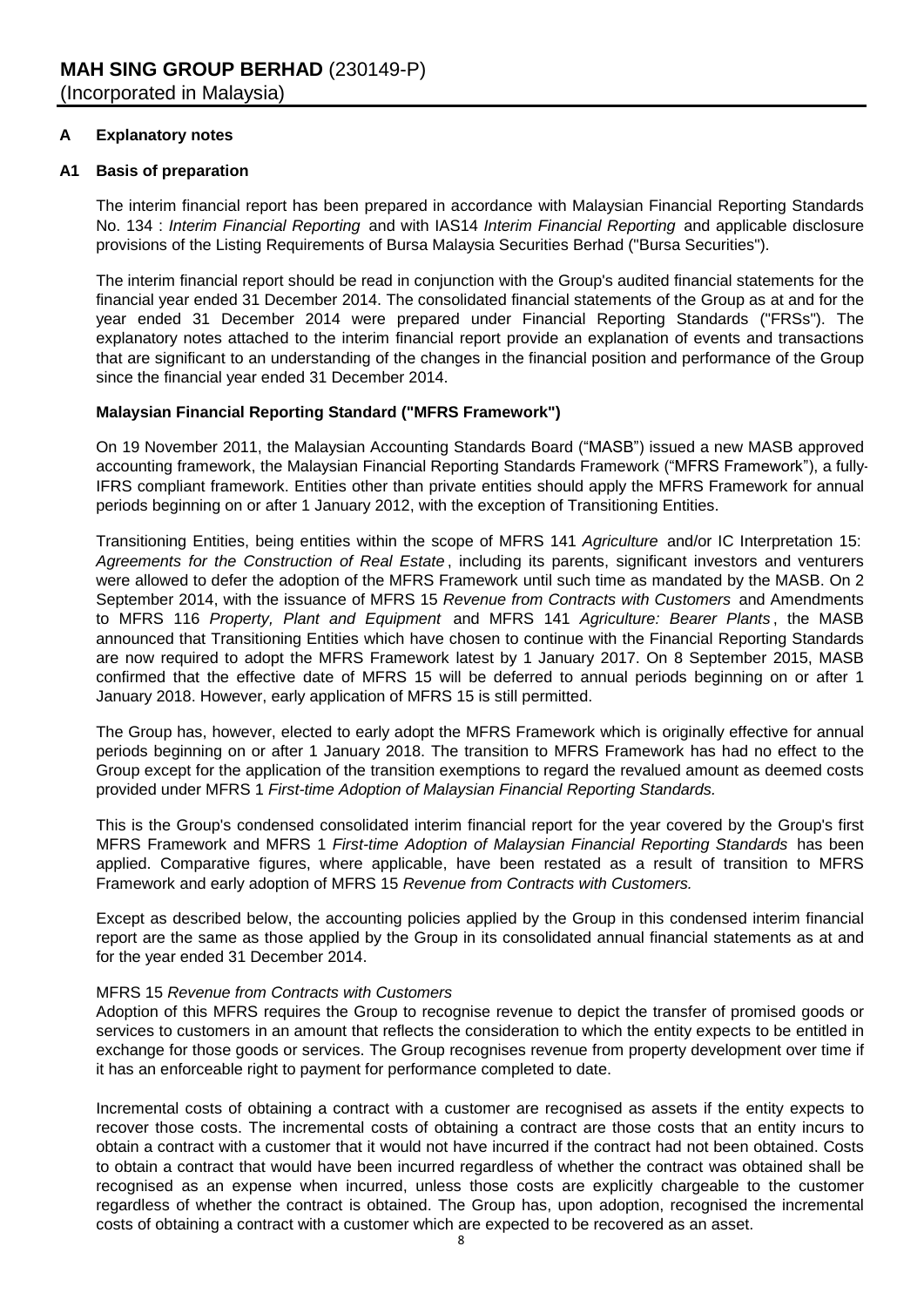# **MAH SING GROUP BERHAD** (230149-P) (Incorporated in Malaysia)

# **A1 Basis of preparation (continued)**

# **Malaysian Financial Reporting Standards ("MFRS Framework") (continued)**

The financial impacts to the condensed interim financial report of the Group arising from the early adoption of MFRS 15 *Revenue from Contracts with Customers* are summarised as follows:

# **Reconciliation of statement of financial position**

|                                    | <b>Effect of</b> |               |                 |                |               |                 |
|------------------------------------|------------------|---------------|-----------------|----------------|---------------|-----------------|
|                                    | <b>Audited</b>   | early         | <b>Restated</b> | <b>Audited</b> | early         | <b>Restated</b> |
|                                    | As at            | adoption      | As at           | As at          | adoption      | As at           |
|                                    | 31/12/2014       | of MFRS 15    | 31/12/2014      | 01/01/2014     | of MFRS 15    | 01/01/2014      |
|                                    | <b>RM'000</b>    | <b>RM'000</b> | <b>RM'000</b>   | <b>RM'000</b>  | <b>RM'000</b> | <b>RM'000</b>   |
| <b>ASSETS</b>                      |                  |               |                 |                |               |                 |
| <b>Non-Current Assets</b>          |                  |               |                 |                |               |                 |
| Property, plant and equipment      | 115,272          |               | 115,272         | 114,146        |               | 114,146         |
| Prepaid lease payments             | 6,937            |               | 6,937           | 7,173          |               | 7,173           |
| Investment properties              | 116,123          |               | 116,123         | 86,194         |               | 86,194          |
| Land held for property development | 927,450          |               | 927,450         | 543,794        |               | 543,794         |
| Intangible assets                  | 7,353            |               | 7,353           | 11,499         |               | 11,499          |
| Deferred tax assets                | 68,562           | 19            | 68,581          | 75,496         | (383)         | 75,113          |
|                                    | ,241,697         | 19            | 1,241,716       | 838,302        | (383)         | 837,919         |
| <b>Current Assets</b>              |                  |               |                 |                |               |                 |
| Property development costs         | 2,449,882        | 16,176        | 2,466,058       | 2,258,641      | 3,854         | 2,262,495       |
| Inventories                        | 154,754          | 4,169         | 158,923         | 76,225         | (128)         | 76,097          |
| Trade and other receivables        | 818,338          |               | 818,338         | 581,748        |               | 581,748         |
| Current tax assets                 | 2,139            |               | 2,139           | 6,545          |               | 6,545           |
| Deposits, cash and bank balances   | 639,176          |               | 639,176         | 822,290        |               | 822,290         |
|                                    | 4,064,289        | 20,345        | 4,084,634       | 3,745,449      | 3,726         | 3,749,175       |
| <b>TOTAL ASSETS</b>                | 5,305,986        | 20,364        | 5,326,350       | 4,583,751      | 3,343         | 4,587,094       |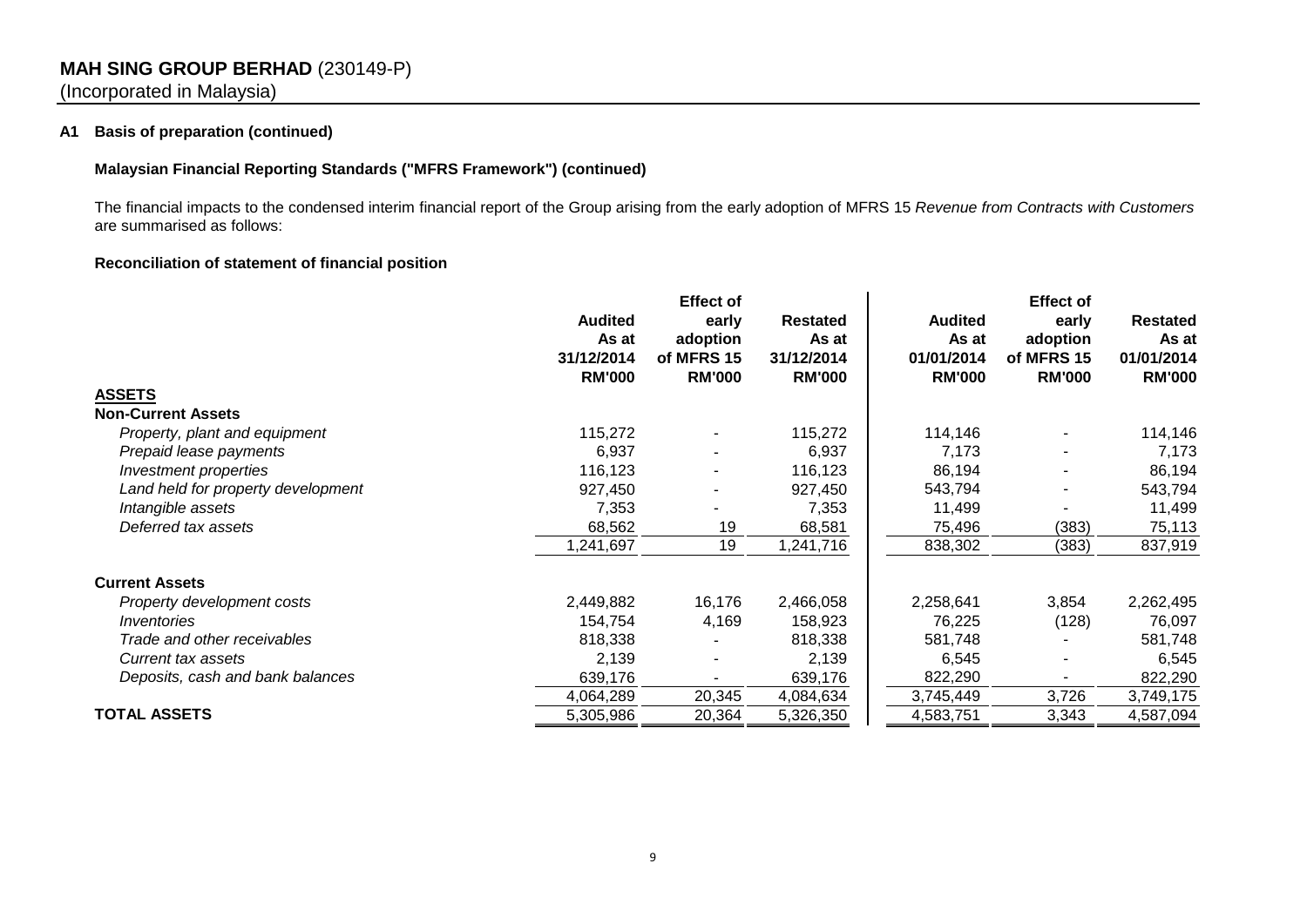# **MAH SING GROUP BERHAD** (230149-P)

(Incorporated in Malaysia)

# **A1 Basis of preparation (continued)**

**Malaysian Financial Reporting Standards ("MFRS Framework") (continued)**

**Reconciliation of statement of financial position (continued)**

|                                                                      | <b>Effect of</b>            |                             |                             | <b>Effect of</b>            |                             |                             |  |
|----------------------------------------------------------------------|-----------------------------|-----------------------------|-----------------------------|-----------------------------|-----------------------------|-----------------------------|--|
|                                                                      | <b>Audited</b><br>As at     | early<br>adoption           | <b>Restated</b><br>As at    | <b>Audited</b><br>As at     | early<br>adoption           | <b>Restated</b><br>As at    |  |
|                                                                      | 31/12/2014<br><b>RM'000</b> | of MFRS 15<br><b>RM'000</b> | 31/12/2014<br><b>RM'000</b> | 01/01/2014<br><b>RM'000</b> | of MFRS 15<br><b>RM'000</b> | 01/01/2014<br><b>RM'000</b> |  |
| <b>EQUITY AND LIABILITIES</b>                                        |                             |                             |                             |                             |                             |                             |  |
| <b>Equity Attributable to Ordinary Equity Holders of the Company</b> |                             |                             |                             |                             |                             |                             |  |
| Share capital                                                        | 738,055                     |                             | 738,055                     | 706,807                     |                             | 706,807                     |  |
| Share premium                                                        | 394,557                     |                             | 394,557                     | 331,716                     |                             | 331,716                     |  |
| Other reserves                                                       | 65,700                      |                             | 65,700                      | 79,743                      |                             | 79,743                      |  |
| Retained earnings                                                    | 1,070,317                   | 20,204                      | 1,090,521                   | 834,026                     | 2,957                       | 836,983                     |  |
|                                                                      | 2,268,629                   | 20,204                      | 2,288,833                   | 1,952,292                   | 2,957                       | 1,955,249                   |  |
| <b>Non-Controlling Interests</b>                                     | 9,682                       |                             | 9,682                       | 10,987                      |                             | 10,987                      |  |
| <b>Total Equity</b>                                                  | 2,278,311                   | 20,204                      | 2,298,515                   | 1,963,279                   | 2,957                       | 1,966,236                   |  |
| <b>Non-Current Liabilities</b>                                       |                             |                             |                             |                             |                             |                             |  |
| Redeemable convertible secured bonds                                 | 292,211                     |                             | 292,211                     | 283,720                     |                             | 283,720                     |  |
| Term loans                                                           | 1,089,815                   |                             | 1,089,815                   | 756,470                     |                             | 756,470                     |  |
| Long term and deferred payables                                      | 31,407                      |                             | 31,407                      | 84,729                      |                             | 84,729                      |  |
| Deferred tax liabilities                                             | 16,137                      | 160                         | 16,297                      | 19,160                      | 386                         | 19,546                      |  |
|                                                                      | 1,429,570                   | 160                         | 1,429,730                   | 1,144,079                   | 386                         | 1,144,465                   |  |
| <b>Current Liabilities</b>                                           |                             |                             |                             |                             |                             |                             |  |
| Trade and other payables                                             | 1,508,465                   |                             | 1,508,465                   | 1,370,262                   |                             | 1,370,262                   |  |
| Term loans                                                           | 63,774                      |                             | 63,774                      | 74,922                      |                             | 74,922                      |  |
| Short term borrowings                                                | 5,577                       |                             | 5,577                       | 8,988                       |                             | 8,988                       |  |
| <b>Bank overdrafts</b>                                               |                             |                             |                             | 340                         |                             | 340                         |  |
| <b>Current tax liabilities</b>                                       | 20,289                      |                             | 20,289                      | 21,881                      |                             | 21,881                      |  |
|                                                                      | 1,598,105                   | $\sim$                      | 1,598,105                   | 1,476,393                   | $\blacksquare$              | 1,476,393                   |  |
| <b>Total Liabilities</b>                                             | 3,027,675                   | 160                         | 3,027,835                   | 2,620,472                   | 386                         | 2,620,858                   |  |
| <b>TOTAL EQUITY AND LIABILITIES</b>                                  | 5,305,986                   | 20,364                      | 5,326,350                   | 4,583,751                   | 3,343                       | 4,587,094                   |  |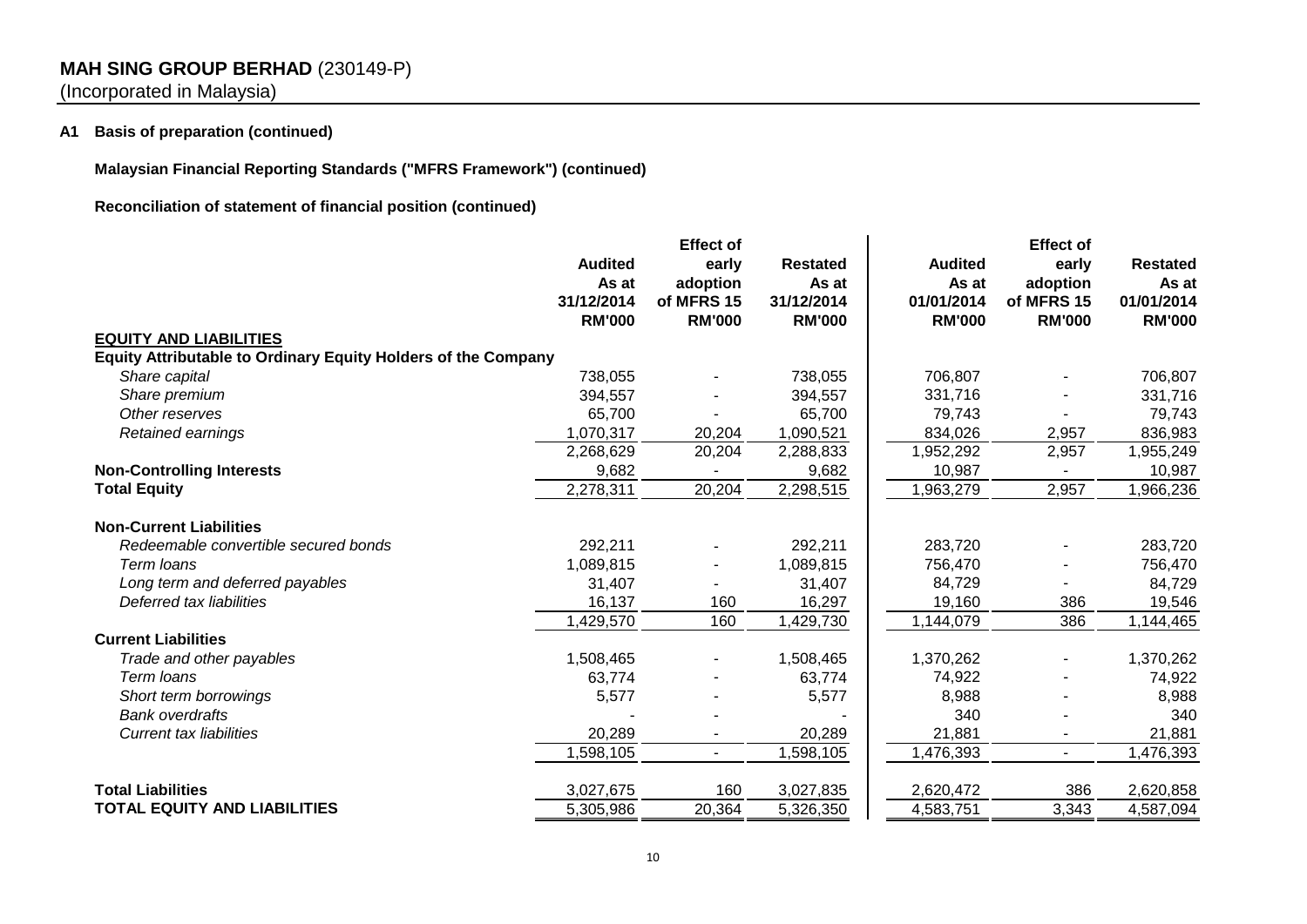# **MAH SING GROUP BERHAD** (230149-P)

(Incorporated in Malaysia)

# **A1 Basis of preparation (continued)**

# **Malaysian Financial Reporting Standards ("MFRS Framework") (continued)**

# **Reconciliation of statement of profit or loss**

|                                                                                                                                         | 3 months ended 31/12/2014<br><b>Effect of</b>                   |                                                  |                                                                 | Year ended 31/12/2014<br><b>Effect of</b>                        |                                                  |                                                                   |
|-----------------------------------------------------------------------------------------------------------------------------------------|-----------------------------------------------------------------|--------------------------------------------------|-----------------------------------------------------------------|------------------------------------------------------------------|--------------------------------------------------|-------------------------------------------------------------------|
|                                                                                                                                         | As<br>previously<br>reported<br><b>RM'000</b>                   | early<br>adoption<br>of MFRS 15<br><b>RM'000</b> | <b>Restated</b><br><b>RM'000</b>                                | As<br>previously<br>reported<br><b>RM'000</b>                    | early<br>adoption<br>of MFRS 15<br><b>RM'000</b> | <b>Restated</b><br><b>RM'000</b>                                  |
| Revenue                                                                                                                                 | 843,951                                                         |                                                  | 843,951                                                         | 2,904,723                                                        |                                                  | 2,904,723                                                         |
| Cost of sales                                                                                                                           | (621, 194)                                                      | (11, 889)                                        | (633,083)                                                       | (2, 122, 164)                                                    | (36, 975)                                        | (2, 159, 139)                                                     |
| Gross profit<br>Other income<br>Selling and marketing expenses<br>Administrative and other expenses<br>Interest income<br>Finance costs | 222,757<br>3,973<br>(71, 466)<br>(41, 343)<br>2,070<br>(1, 855) | (11, 889)<br>23,794                              | 210,868<br>3,973<br>(47, 672)<br>(41, 343)<br>2,070<br>(1, 855) | 782,559<br>11,878<br>(181, 912)<br>(159,076)<br>6,227<br>(4,664) | (36, 975)<br>53,594                              | 745,584<br>11,878<br>(128, 318)<br>(159, 076)<br>6,227<br>(4,664) |
| Profit before tax                                                                                                                       | 114,136                                                         | 11,905                                           | 126,041                                                         | 455,012                                                          | 16,619                                           | 471,631                                                           |
| Income tax expense                                                                                                                      | (30, 694)                                                       | (972)                                            | (31,666)                                                        | (117, 349)                                                       | 628                                              | (116, 721)                                                        |
| Profit for the year                                                                                                                     | 83,442                                                          | 10,933                                           | 94,375                                                          | 337,663                                                          | 17,247                                           | 354,910                                                           |
| Profit attributable to:                                                                                                                 |                                                                 |                                                  |                                                                 |                                                                  |                                                  |                                                                   |
| Equity holders of the Company                                                                                                           | 84,548                                                          | 10,933                                           | 95,481                                                          | 339,249                                                          | 17,247                                           | 356,496                                                           |
| Non-controlling interests                                                                                                               | (1, 106)                                                        |                                                  | (1, 106)                                                        | (1,586)                                                          |                                                  | (1,586)                                                           |
|                                                                                                                                         | 83,442                                                          | 10,933                                           | 94,375                                                          | 337,663                                                          | 17,247                                           | 354,910                                                           |

# **Reconciliation of statement of cash flows**

There are no material differences to the statement of cash flows arising from the early adoption of MFRS 15 *Revenue from Contracts with Customers.*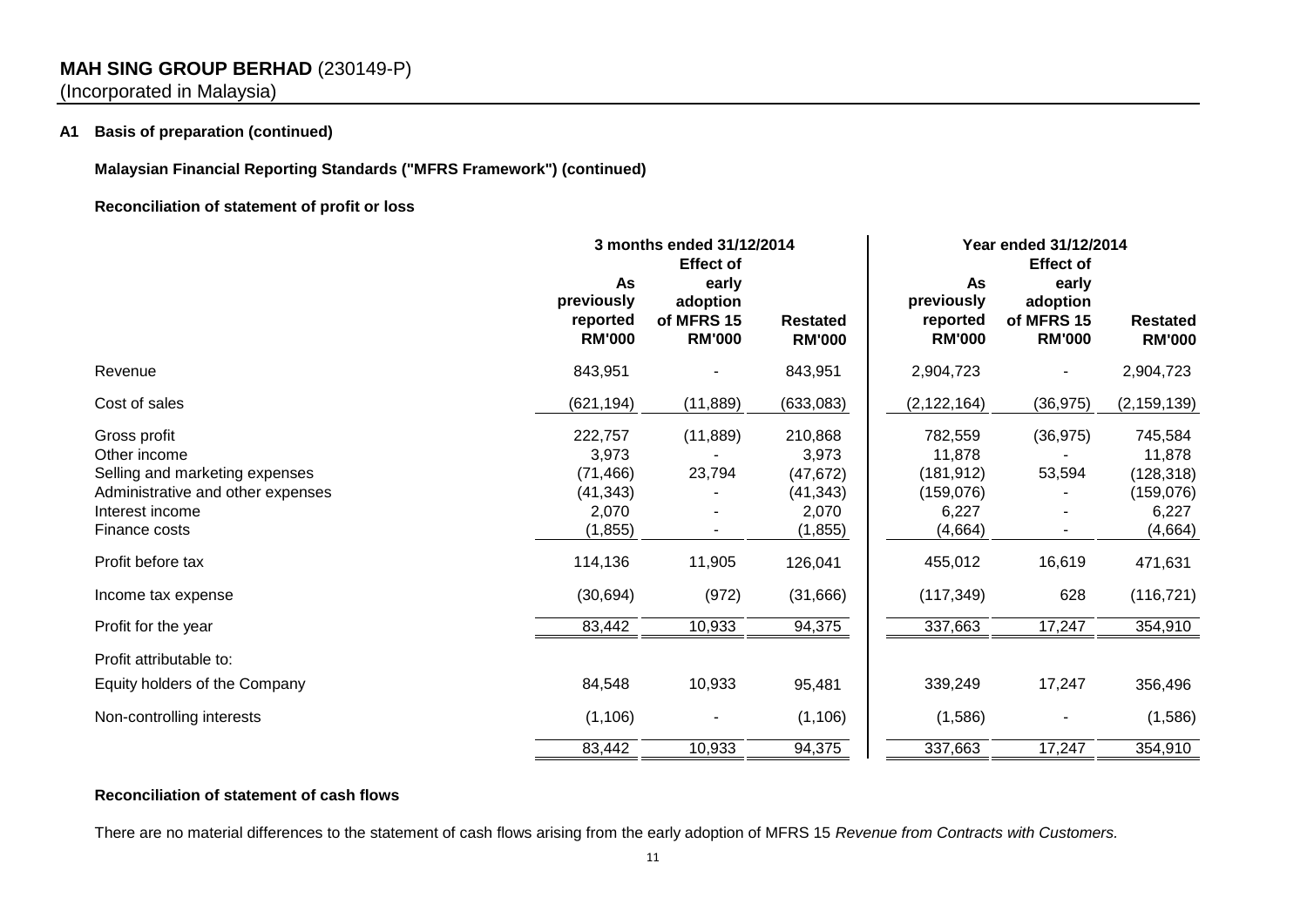# **A2 Seasonal or cyclical factors**

The operations of the Group were not significantly affected by any seasonal or cyclical factors during the financial year under review.

### **A3 Unusual items affecting assets, liabilities, equity, net income or cash flows**

There were no unusual items affecting the assets, liabilities, equity, net income or cash flows of the Group for the financial year under review.

#### **A4 Changes in estimates**

There were no material changes in estimates for the financial year under review.

### **A5 Debt and equity securities**

During the financial year ended 31 December 2015, the Company increased its issued and paid up ordinary share capital from RM738,054,727 to RM1,204,708,614 by way of:

- a) issuance of 1,175,335 new ordinary shares of RM0.50 each pursuant to the exercise of Warrant B 2013/2018;
- b) issuance of 443,185,318 new ordinary shares of RM0.50 each together with 132,954,970 Warrant C 2015/2020 pursuant to the Rights Issue with warrants;
- c) issuance of 46,583 new ordinary shares of RM0.50 each pursuant to the exercise of Warrant C 2015/2020;
- d) issuance of 480,128,609 new ordinary shares of RM0.50 each pursuant to the Bonus Issue and additional 37,237,975 Warrant B 2013/2018 and 33,226,002 Warrant C 2015/2020 arising from the Bonus Issue adjustment; and
- e) issuance of 8,771,929 new ordinary shares of RM0.50 each pursuant to the conversion of redeemable convertible secured bonds.

The Company has issued RM540.0 million nominal value unrated perpetual sukuk under the Shariah principle of Musharakah by way of private placement which was completed on 31 March 2015.

Save for the above, there were no issuance and repayment of debt and equity securities, share buybacks, share cancellations, share held as treasury shares and resale of treasury shares during the financial year under review.

# **A6 Dividends paid**

On 17 September 2015, the Company paid a first and final single-tier dividend of 6.5 sen per ordinary share of RM0.50 each amounted to RM156,612,108.60 in respect of the financial year ended 31 December 2014.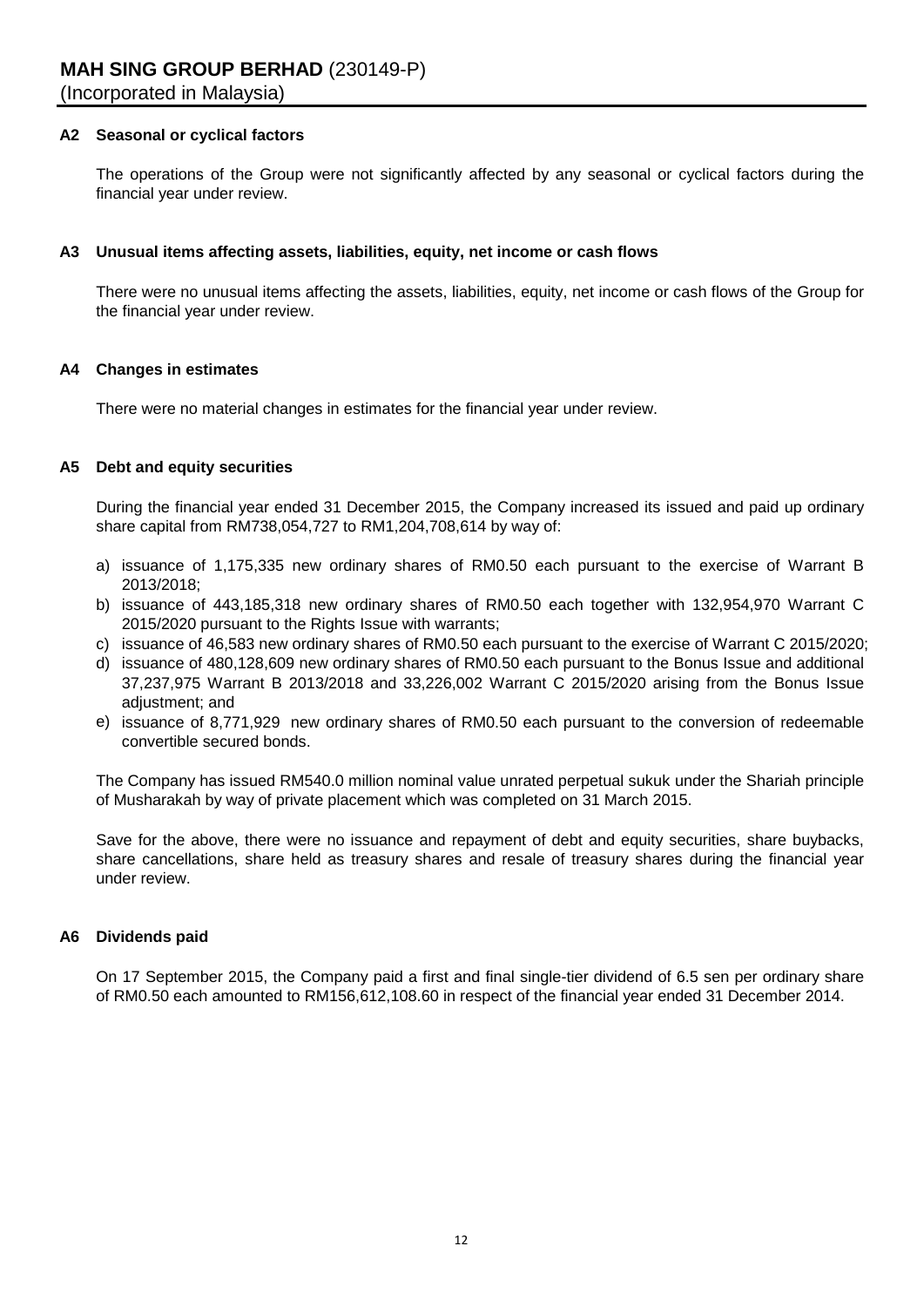# **A7 Segment reporting**

**Year ended 31 December 2015**

|                                             |                   |                 | <b>Investment</b>          |               |                                 |
|---------------------------------------------|-------------------|-----------------|----------------------------|---------------|---------------------------------|
|                                             | <b>Properties</b> | <b>Plastics</b> | <b>Holding</b><br>& Others |               | <b>Elimination Consolidated</b> |
|                                             | <b>RM'000</b>     | <b>RM'000</b>   | <b>RM'000</b>              | <b>RM'000</b> | <b>RM'000</b>                   |
|                                             |                   |                 |                            |               |                                 |
| <b>REVENUE</b>                              |                   |                 |                            |               |                                 |
| <b>External revenue</b>                     | 2,810,945         | 231,917         | 65,644                     |               | 3,108,506                       |
| Inter-segment                               |                   | 8               | 203,243                    | (203, 251)    |                                 |
|                                             | 2,810,945         | 231,925         | 268,887                    | (203,251)     | 3,108,506                       |
| <b>RESULTS</b>                              |                   |                 |                            |               |                                 |
| <b>Operating profit</b>                     | 457,859           | 14,233          | 27,871                     |               | 499,963                         |
| Interest income                             | 9,994             | 57              | 3                          |               | 10,054                          |
| <b>Finance costs</b>                        | (3,078)           | (1,701)         | (1, 545)                   |               | (6, 324)                        |
| <b>Profit before tax</b>                    | 464,775           | 12,589          | 26,329                     | ä,            | 503,693                         |
| Income tax expense                          |                   |                 |                            |               | (119, 059)                      |
| Profit for the year                         |                   |                 |                            |               | 384,634                         |
|                                             |                   |                 |                            |               |                                 |
| <b>OTHER INFORMATION</b>                    |                   |                 |                            |               |                                 |
| <b>Capital expenditure</b>                  | 4,412             | 5,052           | 167                        |               | 9,631                           |
| <b>Depreciation and amortisation</b>        | 4,839             | 12,784          | 381                        |               | 18,004                          |
| <b>ASSETS AND LIABILITIES</b>               |                   |                 |                            |               |                                 |
| <b>Segment assets</b>                       | 5,416,110         | 185,157         | 889,010                    |               | 6,490,277                       |
| <b>Current and deferred tax assets</b>      |                   |                 |                            |               | 125,401                         |
| <b>Total assets</b>                         |                   |                 |                            |               | 6,615,678                       |
|                                             |                   |                 |                            |               |                                 |
| <b>Segment liabilities</b>                  | 2,520,455         | 52,870          | 300,989                    |               | 2,874,314                       |
| <b>Current and deferred tax liabilities</b> |                   |                 |                            |               | 57,269                          |
| <b>Total liabilities</b>                    |                   |                 |                            |               | 2,931,583                       |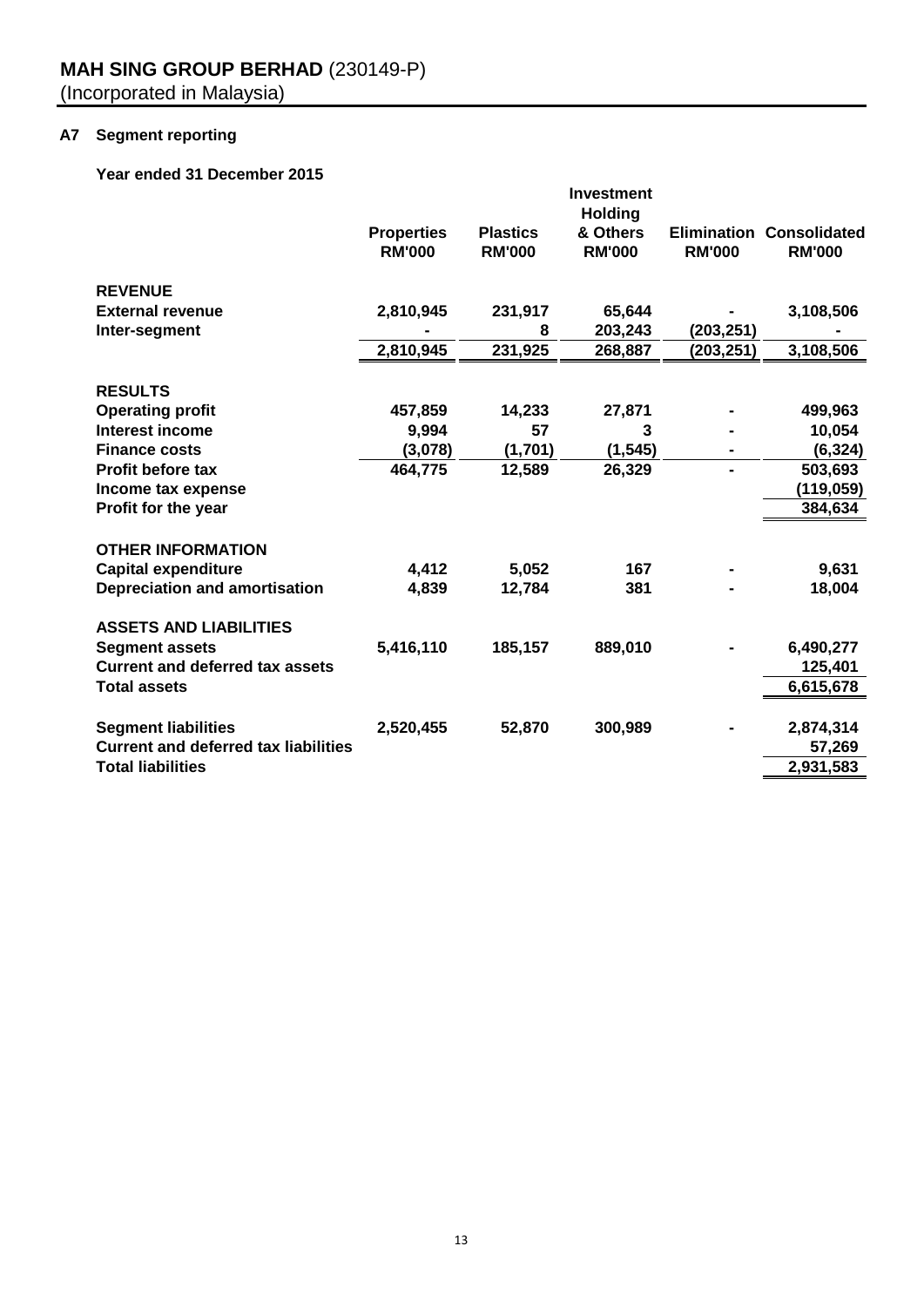# **A7 Segment reporting (continued)**

Year ended 31 December 2014 (restated)

|                                      |               |                 | Investment<br>Holding |               |               |
|--------------------------------------|---------------|-----------------|-----------------------|---------------|---------------|
|                                      | Properties    | <b>Plastics</b> | & Others              | Elimination   | Consolidated  |
|                                      | <b>RM'000</b> | <b>RM'000</b>   | <b>RM'000</b>         | <b>RM'000</b> | <b>RM'000</b> |
| <b>REVENUE</b>                       |               |                 |                       |               |               |
| <b>External revenue</b>              | 2,605,849     | 240,897         | 57,977                |               | 2,904,723     |
| Inter-segment                        |               | 10              | 194,319               | (194,329)     |               |
|                                      | 2,605,849     | 240,907         | 252,296               | (194,329)     | 2,904,723     |
| <b>RESULTS</b>                       |               |                 |                       |               |               |
| Operating profit                     | 449,071       | 12,649          | 8,348                 |               | 470,068       |
| Interest income                      | 6,169         | 57              |                       |               | 6,227         |
| Finance costs                        | (2, 187)      | (1,865)         | (612)                 |               | (4,664)       |
| Profit before tax                    | 453,053       | 10,841          | 7,737                 |               | 471,631       |
| Income tax expense                   |               |                 |                       |               | (116, 721)    |
| Profit for the year                  |               |                 |                       |               | 354,910       |
|                                      |               |                 |                       |               |               |
| <b>OTHER INFORMATION</b>             |               |                 |                       |               |               |
| Capital expenditure                  | 3,960         | 17,939          | 348                   |               | 22,247        |
| Depreciation and amortisation        | 4,763         | 12,059          | 320                   |               | 17,142        |
| <b>ASSETS AND LIABILITIES</b>        |               |                 |                       |               |               |
| Segment assets                       | 4,925,385     | 177,493         | 152,752               |               | 5,255,630     |
| Current and deferred tax assets      |               |                 |                       |               | 70,720        |
| <b>Total assets</b>                  |               |                 |                       |               | 5,326,350     |
|                                      |               |                 |                       |               |               |
| Segment liabilities                  | 2,613,625     | 56,235          | 321,389               |               | 2,991,249     |
| Current and deferred tax liabilities |               |                 |                       |               | 36,586        |
| <b>Total liabilities</b>             |               |                 |                       |               | 3,027,835     |

#### **A8 Material subsequent events**

Save as disclosed in B6, there were no material events subsequent to the reporting date up to 19 February 2016, being the latest practicable date which is not earlier than 7 days from the date of issuance of this Interim Financial Report.

# **A9 Related party transactions**

Transactions with Directors of the Company and subsidiary companies and companies in which they have interests:

|                                                                                              | 01/01/2015    |
|----------------------------------------------------------------------------------------------|---------------|
|                                                                                              | to            |
|                                                                                              | 31/12/2015    |
|                                                                                              | <b>RM'000</b> |
| Rental paid to a Company in which a Director of the Company has interest<br>(1)              | 1,494         |
| (ii) Maintenance services rendered by a company in which the Directors are family members    |               |
| of a Director of the Company                                                                 | 164           |
| (iii) Sales of development properties to a Director of the Company and/or subsidiary         |               |
| companies                                                                                    | 1.427         |
| (iv) Professional fees paid to firms in which Directors of subsdiary companies have interest | 1,822         |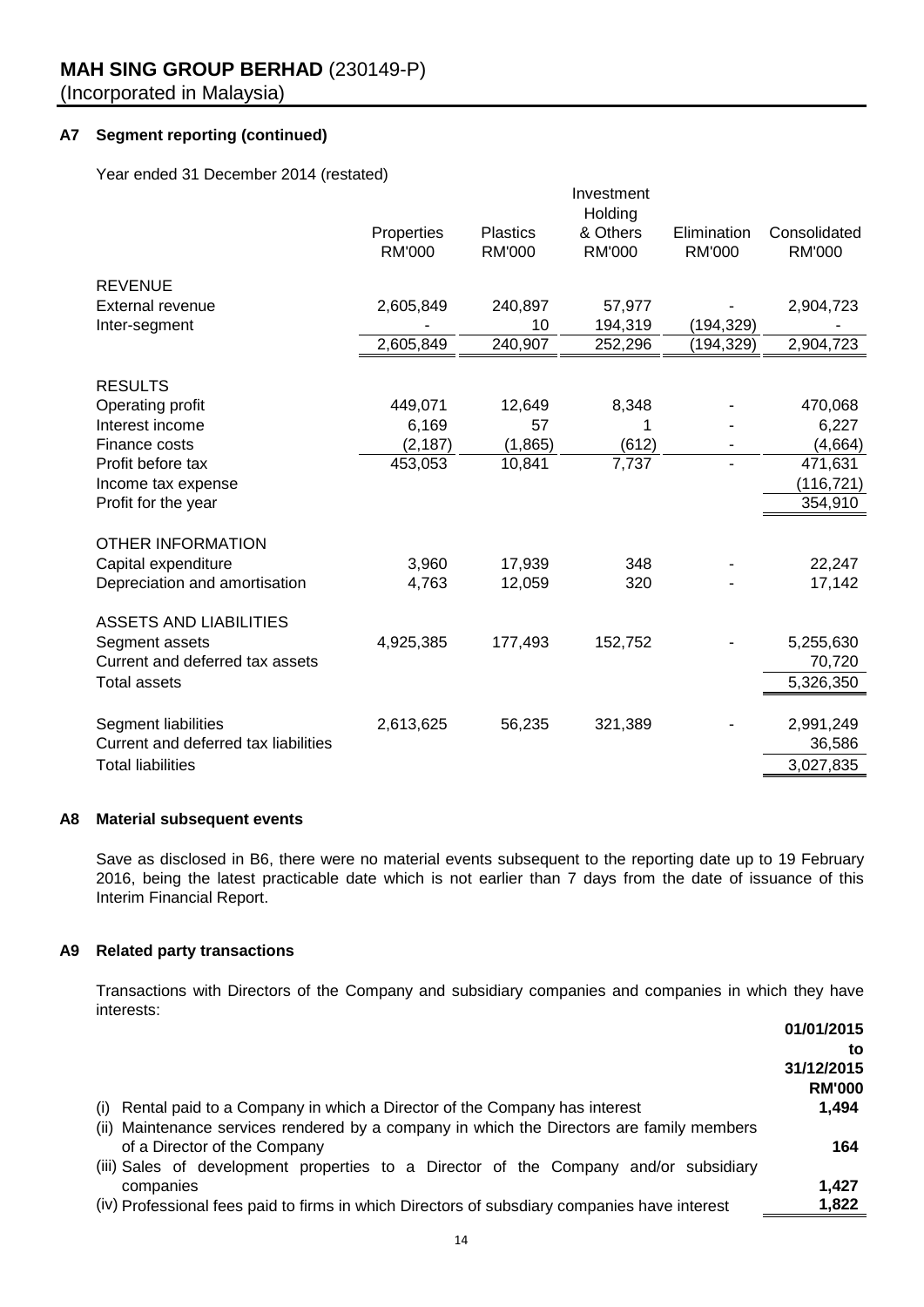# **A10 Changes in the composition of the Group**

There were no changes in the composition of the Group for the financial year except for the following:

- a) On 26 January 2015, the Company acquired the entire issued and paid-up share capital of Fusion Heights Development Sdn Bhd, a private limited company incorporated in Malaysia, with an authorised share capital of RM400,000 comprising 400,000 ordinary shares of RM1.00 each, of which 2 ordinary shares of RM1.00 each have been issued and fully paid-up, for a cash consideration of RM2.00.
- b) On 30 April 2015, a wholly-owned subsidiary of the Company, MSGB (Australia) Sdn Bhd (formerly known as Idealvista Development Sdn Bhd) incorporated a new wholly-owned subsidiary known as MSGB Australia Pty Ltd, a private limited company incorporated in Australia with an issued and paid-up share capital of AUD10.00 comprising 10 ordinary shares of AUD1.00 each.
- c) On 12 June 2015, the Company acquired the entire issued and paid-up share capital of Mont Meridian Development Sdn Bhd, a private limited company incorporated in Malaysia, with an authorised share capital of RM400,000 comprising 400,000 ordinary shares of RM1.00 each, of which 2 ordinary shares of RM1.00 each have been issued and fully paid-up, for a cash consideration of RM2.00.

# **A11 Changes in contingent liabilities or contingent assets**

There were no contingent assets. Contingent liabilities of the Group are as follows:

|                                                        | 31/12/2015               | 31/12/2014 |
|--------------------------------------------------------|--------------------------|------------|
|                                                        | <b>RM'000</b>            | RM'000     |
| Bank guarantees issued in favour of third parties      | 52.321                   | 31.947     |
| Corporate guarantees issued in favour of third parties | 7.178                    | 7.797      |
| <b>Others</b>                                          | $\overline{\phantom{a}}$ | 1.147      |
|                                                        | 59,499                   | 40.891     |

# **A12 Capital commitments**

| Contractual commitment in relation to:<br>Proposed acquisition of land<br>۰                                   | 31/12/2015<br><b>RM'000</b> |
|---------------------------------------------------------------------------------------------------------------|-----------------------------|
| Approved and contracted for<br>$\sim$<br>Approved but not contracted for<br>$\sim$                            | 294,729<br>18,480           |
| Development Agreement for proposed development of land in Kota Kinabalu<br>۰                                  | 158,740                     |
| Commitment for acquisition of property, plant and equipment:<br>Approved and contracted for<br>$\blacksquare$ | 21.795                      |
|                                                                                                               | 493.744                     |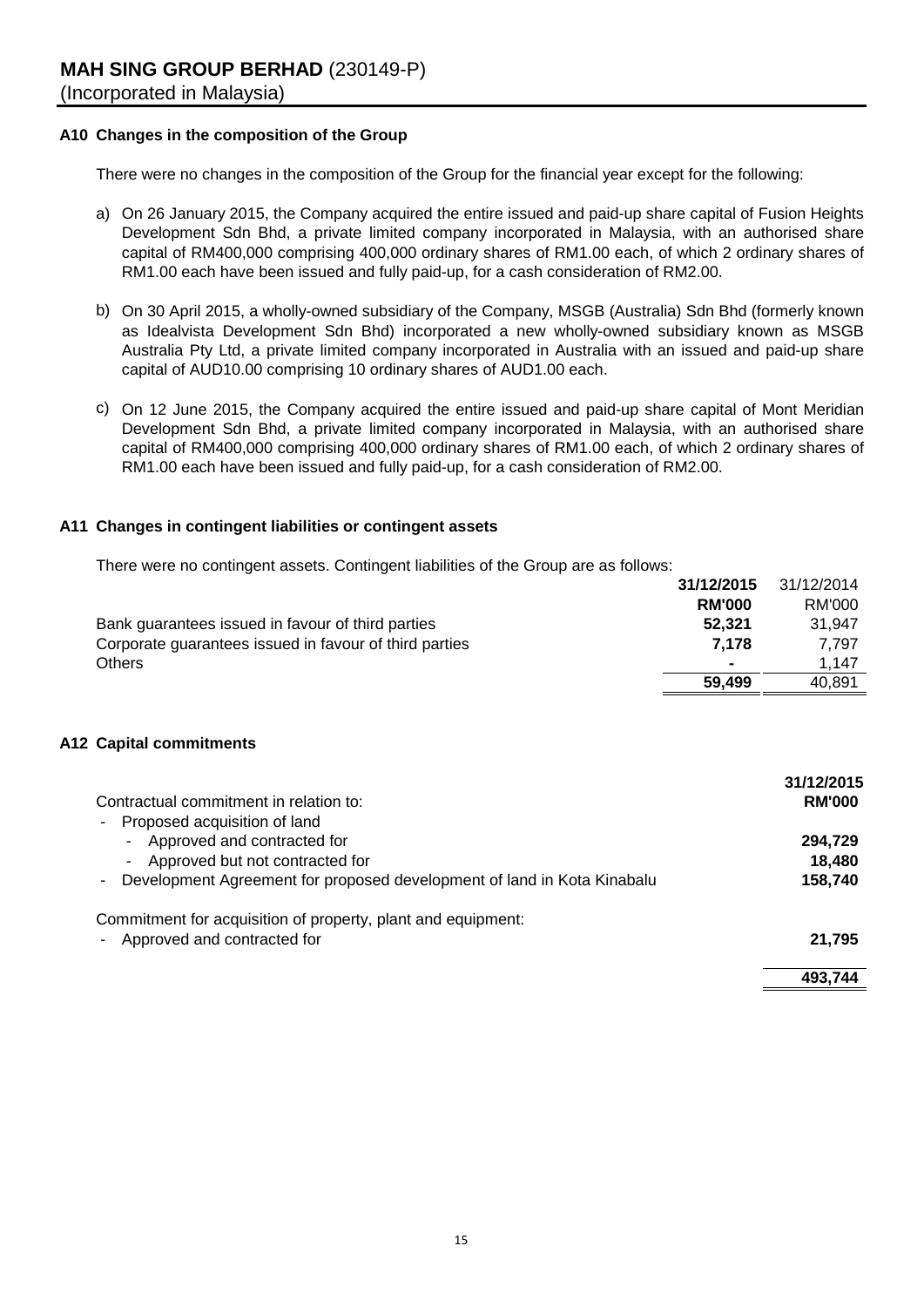# **A13 Operating lease commitments**

# **As Lessee - for the lease of commercial and residential buildings**

The future operating lease commitments for rental of commercial and residential buildings (net of lease rentals receivable from sublease) contracted for as at reporting date are as follows:

|                         | Lease<br>rental<br>payables<br><b>RM'000</b> | Lease<br>rental<br>receivables<br><b>RM'000</b> | <b>Net</b><br><b>RM'000</b> |
|-------------------------|----------------------------------------------|-------------------------------------------------|-----------------------------|
| Commercial properties:  |                                              |                                                 |                             |
| Less than one year      | 6,377                                        | (765)                                           | 5,612                       |
| One to two years        | 6,377                                        | (1,014)                                         | 5,363                       |
|                         | 12,754                                       | (1,779)                                         | 10,975                      |
| Residential properties: |                                              |                                                 |                             |
| Less than one year      | 4,619                                        | (266)                                           | 4,353                       |
| One to two years        | 2,282                                        | (96)                                            | 2,186                       |
|                         | 6,901                                        | (362)                                           | 6,539                       |
|                         | 19,655                                       | (2,141)                                         | 17,514                      |
|                         |                                              |                                                 |                             |

Provision for future operating lease (17,514)

 $\sim$  -  $\sim$ 

During the financial year, the Group has recognised in profit or loss leaseback rental and provision for lease commitments amounting to a total of RM19.39 million and rental income from sublease amounting to RM0.2 million.

# **As Lessor - for the lease of investment properties**

The Group leases out its investment properties. The future minimum lease receivable under non-cancellable leases is as follow:-

|                               | Lease rentals receivable |
|-------------------------------|--------------------------|
|                               | 31/12/2015               |
|                               | <b>RM'000</b>            |
| Less than one year            | 3.495                    |
| One year to less than 3 years | 6,094                    |
|                               | 9.589                    |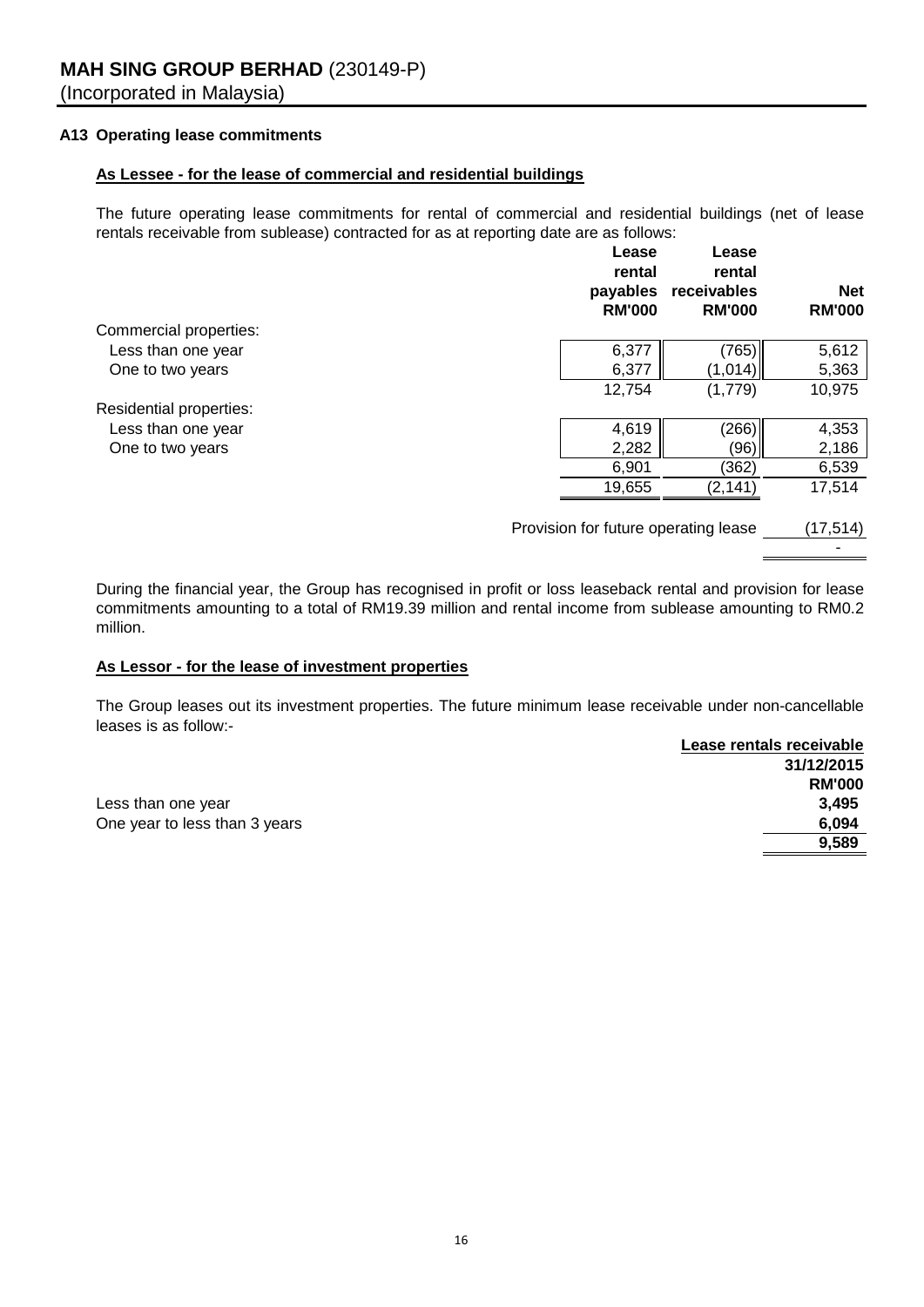#### **B Explanatory notes pursuant to Appendix 9B of the Listing Requirements of Bursa Malaysia Securities Berhad**

# **B1 Review of Group performance**

The Group posted net profit of approximately RM386.7 million on the back of revenue of approximately RM3.1 billion for the year ended 31 December 2015. This represents 8.5% improvement in net profit and 7.0% improvement in revenue as compared to the previous financial year. On a quarterly basis, the Group recorded net profit of approximately RM112.9 million and revenue of approximately RM773.1 million.

As at 31 December 2015, the Group had a cash pile of approximately RM1.4 billion and net gearing at 0.04 times.

# **Property development**

For the year ended 31 December 2015, revenue from property development was approximately RM2.8 billion, marking near to 7.9% improvement as compared to approximately RM2.6 billion achieved last year. Operating profit also increased by 2.0% from approximately RM449.1 million to RM457.9 million. The improvement in results for the year ended 31 December 2015 compared to last year was mainly attributable to the higher work progress and sales from the Group's ongoing development projects such as *Southville City @ KL South* , *M City* in Jalan Ampang, *Icon City* in Petaling Jaya, *M Residence* and *M Residence 2* in Rawang and *Kinrara Residence* in Puchong. In addition, the Group recognised fair value gain on the completion of investment property, the *Star Avenue Lifestyle Mall* .

Other projects that contributed to the Group's results in Greater KL and Klang Valley included *Garden Residence* , *Clover @ Garden Residence* and *Garden Plaza* in Cyberjaya, *Icon Residence* in Mont' Kiara, *Lakeville Residence* in Taman Wahyu, *D'sara Sentral* in Sungai Buloh and *M Suites* in Jalan Ampang. Commercial project included *Star Avenue @ D'sara* . Furthermore, projects in Penang Island i.e. *Ferringhi Residence* , *Southbay City* and *Legenda @ Southbay* and projects in Iskandar, Johor Bahru i.e. *Mah Sing i-Parc @ Port of Tanjung Pelepas* , *Austin Perdana* , *Sri Pulai Perdana 2* , *Sierra Perdana* and *The Meridin @ Medini* as well as *Sutera Avenue* in Kota Kinabalu, Sabah also contributed.

The Group achieved cumulative property sales of RM2.3 billion for the year ended 31 December 2015. As at 31 December 2015, a total of approximately RM32.87 billion comprising unbilled sales of approximately RM4.75 billion combined with remaining gross development value ("GDV") of approximately RM28.12 billion is expected to support eight to nine years of revenue growth. GDV for the 428-acre freehold township of *Southville City @ KL South* has been enhanced to RM11.1 billion from the new masterplan to unlock greater value and enhancement of value proposition.

# **Plastics**

The plastics segment continued to contribute positively to the revenue and operating profit of the Group amounting to approximately RM231.9 million and RM14.2 million respectively.

# **Investment holding & Others**

Revenue and profit for the segment comprise mainly interest income from the depository of funds and the trading of building materials.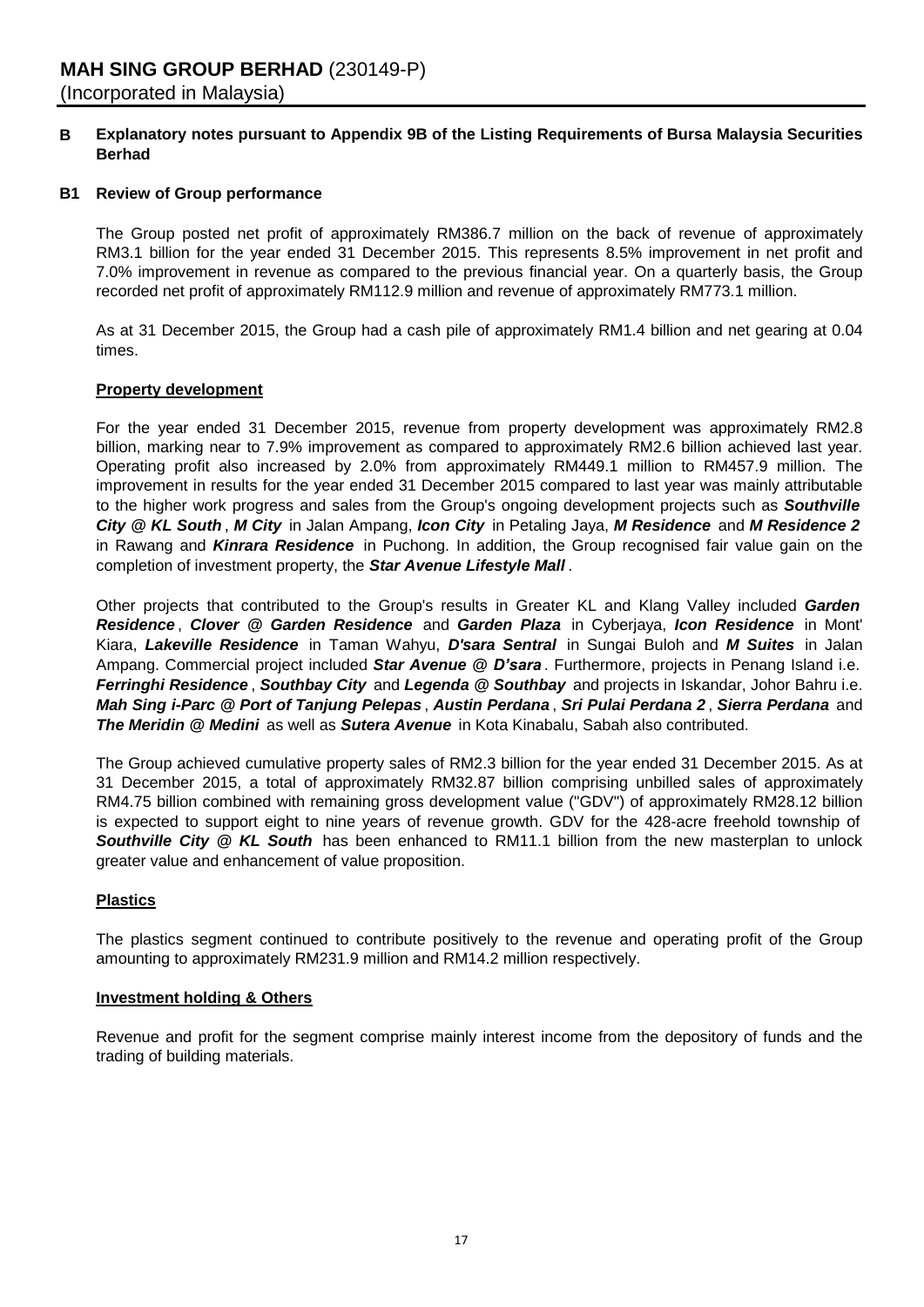# **B2 Material change in quarterly results compared with the immediate preceding quarter**

The Group's current quarter profit before tax of approximately RM145.4 million was 31.4% higher than the immediate preceding quarter of approximately RM110.7 million. The increase in the profit was mainly due to the recognition of fair value gain on investment property of approximately RM29.5 million and lower expenses during the current quarter.

# **B3 Prospects for the next financial year**

The Group's prudent and disciplined strategies have ensured uninterrupted strong financial performance and outstanding balance sheet strength. The Group has charted strong growth the past 5 years with Net Profit CAGR of 27% per annum and industry leading Asset Turnover Ratio of 50% on average. Adhering to a disciplined financial management, Net Debt Gearing continued to be healthy at only 0.04 times. Coupled with strong liquidity expected from handing over of completing parcels and cash generation visibility from the unbilled sales of RM4.75 billion, the Group is on solid platform to seize strategic land acquisition/JV opportunities that present themselves.

The Group has maintained its sales target for FY2016 at RM2.3 billion. Sales achieved in 2015 of RM2.3 billion positioned the Group as one of top 3 leading listed developers in terms of local property sales. The Group is able to differentiate its performance through the quality of its location and product mix that are in tuned with current market conditions and supported by healthy demand-and-supply dynamics. With a focus on high growth corridors within Greater Kuala Lumpur, and 89% of new launches priced below RM1 million, the Group is well positioned and has ready products to capture upturn in demands.

Continuing its remarkable record of paying dividends, a final dividend of 6.5 cents for is proposed for FY2015. This translates into an attractive dividend yield of approximately 5%. This also marks the 10th consecutive year of uninterrupted delivery on the Group's minimum 40% dividend payout policy. It remains the Group's commitment to ensure its shareholders continue to benefit from its disciplined approach to sustainable long term growth.

# **B4 Profit forecast**

Not applicable as the Group has not issued profit forecast or profit guarantee in a public document.

# **B5 Income tax expense**

|                                     | 3 months ended |               | Year ended    |            |  |
|-------------------------------------|----------------|---------------|---------------|------------|--|
|                                     | (Restated)     |               |               | (Restated) |  |
|                                     | 31/12/2015     | 31/12/2014    | 31/12/2015    | 31/12/2014 |  |
|                                     | <b>RM'000</b>  | <b>RM'000</b> | <b>RM'000</b> | RM'000     |  |
| Current tax:                        |                |               |               |            |  |
| Malaysian income tax                | 53,263         | 36,029        | 151,158       | 115,688    |  |
| Foreign tax                         | $\blacksquare$ | (57)          |               |            |  |
|                                     | 53,263         | 35,972        | 151,158       | 115,688    |  |
| Under/(Over) provision of Malaysian |                |               |               |            |  |
| income tax in prior year            | $\blacksquare$ |               | 5,583         | (2,250)    |  |
|                                     | 53,263         | 35,972        | 156,741       | 113,438    |  |
| Deferred tax:                       |                |               |               |            |  |
| Malaysian deferred tax              | (20,761)       | (4,306)       | (37,682)      | 3,283      |  |
|                                     | 32,502         | 31.666        | 119,059       | 116,721    |  |

The Group's effective tax rates for the current quarter and current financial year were lower than the statutory tax rate of 25% mainly due to the recognition of fair value gain on investment property which is subject to real property gains tax and certain income of the Group which are exempt from income tax.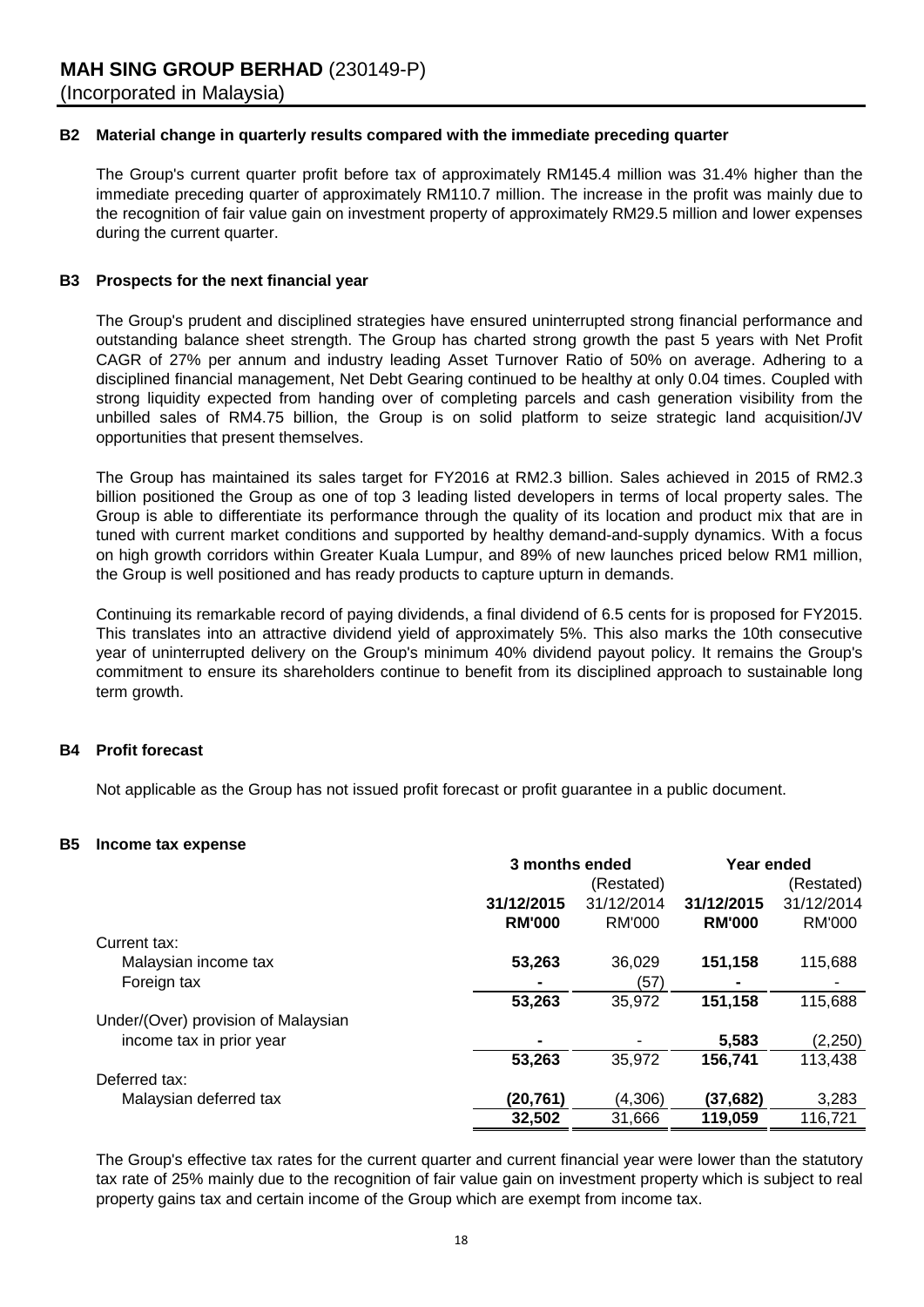### **B6 Status of corporate proposals**

The following corporate proposals as announced by the Company have not been completed as at 19 February 2016 (being the latest practicable date which is not earlier than 7 days from the date of issuance of this Interim Financial Report):

1) On 5 July 2010, the Company's wholly-owned subsidiary, Grand Prestige Development Sdn Bhd ("**Grand Prestige**") entered into a Joint Venture Agreement ("**JVA**") with Medan Damai Sdn Bhd ("**Medan Damai**") for the joint development of a piece of residential land in Kinrara with total gross area measuring approximately 13.2 acres (net aggregate area of 7.59 acres) in Mukim Petaling, Daerah Petaling, Negeri Selangor Darul Ehsan ("**Kinrara Land**"). Under the terms of the JVA, Medan Damai shall grant Grand Prestige the exclusive rights to continue with the sales and development of the Kinrara Land and in return for an entitlement sum of RM35,403,863.85.

The JVA is pending fulfilment by Medan Damai of certain obligations pertaining to the development components.

2) On 26 March 2012, the Company's wholly-owned subsidiary, Capitol Avenue Development Sdn Bhd ("**Capitol Avenue**") entered into a Joint Development Agreement ("**JDA**") with Paduan Hebat Sdn Bhd ("**Paduan Hebat**") for the proposed joint development of a parcel of prime leasehold commercial land measuring approximately 4.26 acres ("**KK Land**") in Kota Kinabalu, Negeri Sabah. Under the terms of the JDA, Paduan Hebat agreed with Capitol Avenue to jointly develop the KK Land for an entitlement of RM39 million. RM25 million of the entitlement for the KK Land shall be satisfied by way of cash and the remaining balance shall be settled by way of conveyance of such number of unit(s) which shall be developed on the KK Land with total value equivalent to RM14 million or such other lesser sum as may be adjusted in accordance with the provisions of the JDA.

On 4 December 2012, all Paduan Hebat's obligations have been fully performed pursuant to the JDA. The development of KK Land has commenced in December 2013.

3) On 29 May 2013, the Company's subsidiary, Convention City Development Sdn Bhd ("**Convention City**") entered into a development agreement ("**DA**") with Yayasan Sabah ("**Yayasan Sabah**" or "**Landowner**") for the proposed development of a parcel of prime land measuring approximately 8.33 acres ("**Parcel A**") forming part of all that piece of master land held under title no. 016290976 in the locality of Tanjung Lipat, District of Kota Kinabalu, Negeri Sabah. Under the terms of the DA, Yayasan Sabah agrees to grant an exclusive right to Convention City to develop Parcel A for a cash consideration of RM163 million. Convention City has also been granted an exclusive option to develop 2 parcels of adjacent land with a total land area measuring approximately 5.95 acres ("**Option Land**") at an entitlement price of RM117 million. The option is exercisable by Convention City within 2 years from the date the Landowner procures the separate issue document of title to the Option Land.

Convention City and Yayasan Sabah are currently in discussions on an extension of time to enable the Landowner to perform the Landowner's obligations.

4) On 12 March 2014, the Company's wholly-owned subsidiary, Enchanting View Development Sdn Bhd ("**Enchanting View**") entered into a sale and purchase agreement ("**SPA**") with Great Doctrine (M) Sdn Bhd ("**Vendor**") for the proposed acquisition of a portion of prime land measuring approximately 85.43 acres forming part of all that piece of leasehold land measuring approximately 77.02 hectares held under master title known as PN 11895, Lot 741 Seksyen 13, Bandar Shah Alam, Daerah Petaling, Negeri Selangor for a cash consideration of RM327,477,110.40.

On 14 September 2015, Enchanting View and the Vendor had by way of exchange of letters, mutually agreed to a 6 month extension of the conversion approval's period and the consent's period, the periods of which will be expiring on 14 March 2016.

The proposed acquisition is pending fulfilment of the conditions precedent of the SPA.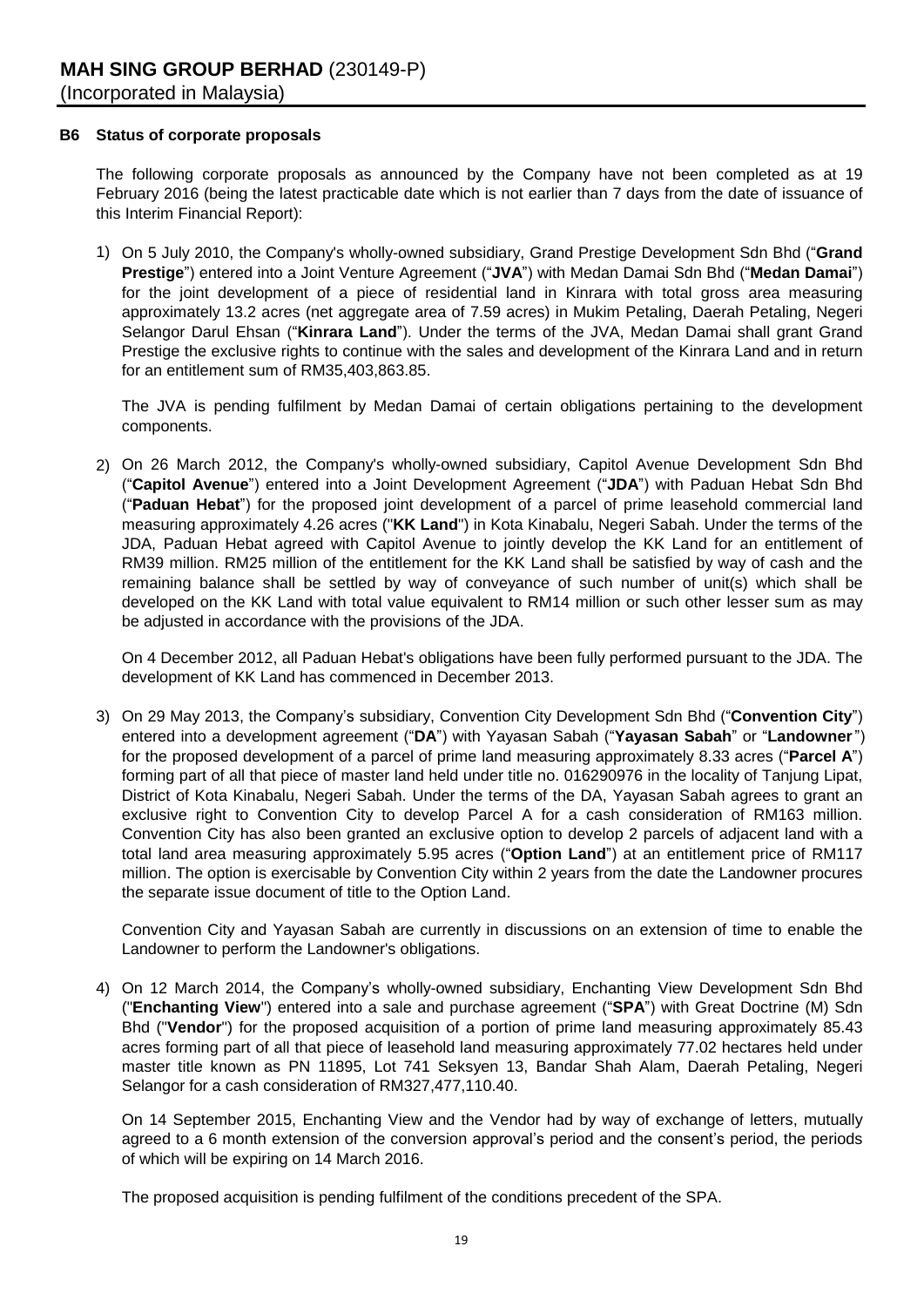# **B6 Status of corporate proposals (continued)**

5) The total gross proceeds raised by the Company from the rights issue with warrants amounted to RM629,323,152. The status of the utilisation of proceeds as at 19 February 2016 is as follow:

| <b>Details</b><br>of utilisation                                                                         | <b>Approved</b><br>utilisation<br><b>RM'000</b> | <b>Actual</b><br>utilisation<br><b>RM'000</b> | <b>Reallocation</b><br><b>RM'000</b> | <b>Balance</b><br>unutilised<br><b>RM'000</b> | <b>Timeframe</b><br>for<br>utilisation<br><b>RM'000</b> |
|----------------------------------------------------------------------------------------------------------|-------------------------------------------------|-----------------------------------------------|--------------------------------------|-----------------------------------------------|---------------------------------------------------------|
| Upon completion of rights<br>issue with warrants on<br>26 February 2015                                  |                                                 |                                               |                                      |                                               |                                                         |
| Land acquisition and<br>property development<br>activities                                               | 166,600                                         | (164, 743)                                    |                                      | 1,857                                         | Within 24 months                                        |
| General working capital                                                                                  | 91,323                                          | (91, 351)                                     | 28                                   |                                               | Within 24 months                                        |
| <b>Estimated expenses</b><br>in relation to the<br>corporate exercise                                    | 8,000                                           | (7, 972)                                      | $(28)*$                              |                                               | Within 6 months                                         |
| Upon completion of the<br>variation of utilisation of<br>proceeds on<br>#<br>28 January 2016             |                                                 |                                               |                                      |                                               |                                                         |
| Land acquisition, property<br>development activities<br>and/or repurchase of<br>redeemable secured bonds | 315,000                                         |                                               |                                      | 315,000                                       | Within 24 months                                        |
| General working capital                                                                                  | 48,400                                          |                                               |                                      | 48,400                                        | Within 24 months                                        |
| Total                                                                                                    | 629,323                                         | (264,066)                                     |                                      | 365,257                                       |                                                         |

\* The unutilised amount of RM27,935 for the estimated expenses in relation to the corporate exercise has been reallocated for general working capital requirements.

# At the Extraordinary General Meeting held on 28 January 2016, the shareholders of the Company had approved the variation of the utilisation of the proceeds from the rights issue with warrants ("**Variation** ") of RM363.4 million previously allocated for the proposed acquisition of a piece of freehold land in Mukim Rantau, Daerah Seremban, Negeri Sembilan and a piece of leasehold land in Puchong, Selangor.

6) On 18 December 2015, the Company's wholly-owned subsidiary, Mont Meridian Development Sdn Bhd entered into a conditional sale and purchase agreement with several parties to acquire the entire issued and paid-up share capital of VIP Sanctuary Sdn Bhd ("**VIP**"), a private limited company incorporated in Malaysia, for a cash consideration of RM60,000. The acquisition of VIP is an innovative way for the Company to raise more funds for the Mah Sing Foundation.

The acquisition is currently pending fulfillment of the conditions precedent of the sale and purchase agreement.

7) On 15 February 2016, the Company had entered into an agreement to repurchase RM315.00 million nominal value of redeemable convertible secured bonds of the Company at a purchase consideration of RM337.10 million. The redeemable convertible secured bonds will be cancelled after the purchase consideration has been paid.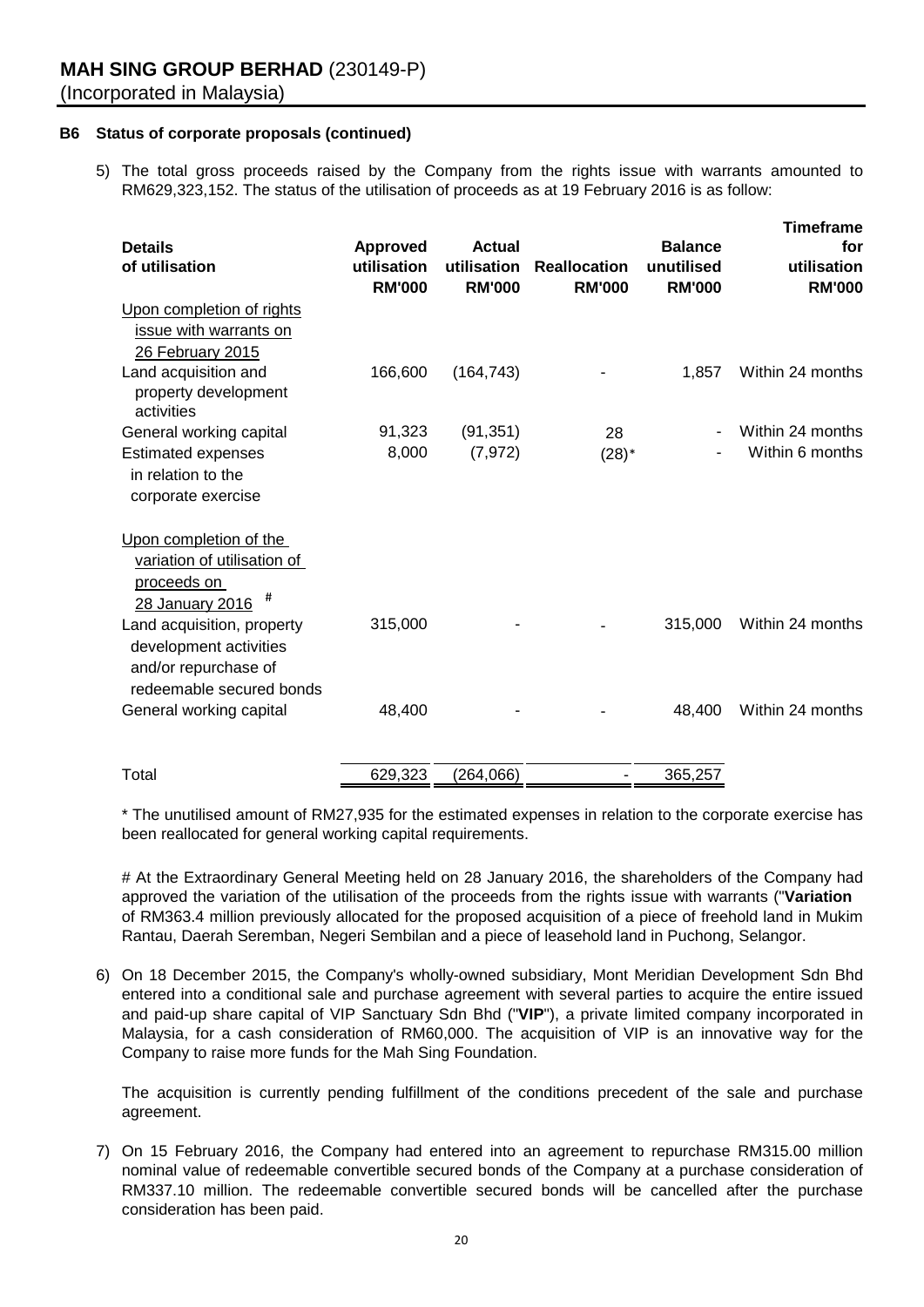# **B7 Group borrowings**

Total group borrowings as at 31 December 2015 were as follows:

|                                 | <b>Secured</b><br><b>RM'000</b> | <b>Secured</b><br><b>RM'000</b> | <b>Secured</b><br><b>RM'000</b> | Total<br><b>RM'000</b> |
|---------------------------------|---------------------------------|---------------------------------|---------------------------------|------------------------|
| (Denominated in)                | (RM)                            | (Indonesian<br><b>Rupiah</b> )  | (USD)                           |                        |
| Redeemable convertible bonds    |                                 |                                 |                                 |                        |
| - after 12 months               | 292,008                         |                                 |                                 | 292,008                |
| Term loans payable              |                                 |                                 |                                 |                        |
| - within 12 months              | 88,709                          | 3,212                           |                                 | 91,921                 |
| - after 12 months               | 1,099,684                       | 105                             |                                 | 1,099,789              |
|                                 | 1,188,393                       | 3,317                           |                                 | 1,191,710              |
| Short term borrowings           | 5,000                           | 1,866                           | 3,394                           | 10,260                 |
| <b>Bank overdrafts</b>          |                                 | 264                             |                                 | 264                    |
| Finance lease and hire purchase |                                 |                                 |                                 |                        |
| - within 12 months              | 1,432                           | 1,015                           |                                 | 2,447                  |
| - after 12 months               | 1,680                           | 1,886                           |                                 | 3,566                  |
|                                 | 3,112                           | 2,901                           |                                 | 6,013                  |
| Total                           | 1,488,513                       | 8,348                           | 3,394                           | 1,500,255              |

# **B8 Material litigation**

On 5 August 2015, Grand Prestige Development Sdn Bhd ("Grand Prestige"), a wholly-owned subsidiary of the Company was served with a writ and statement of claim filed in the High Court of Seremban by the alleged undivided registered proprietors/beneficial owners of a part of a piece of freehold land in Mukim Rantau, Daerah Seremban, Negeri Sembilan ("Land"). This suit prayed for, amongst others, a declaration that the sale and purchase agreement ("SPA") signed on 11 August 2014 between Grand Prestige and persons who had represented themselves as essentially being authorised to sell the Land ("Trustees"), is invalid. Grand Prestige has been named as one of the defendants in that suit. The trial date has been fixed on 24th and 25th March 2016.

# **B9 Derivatives financial instrument**

As at 31 December 2015, there were no outstanding foreign currency forward contracts.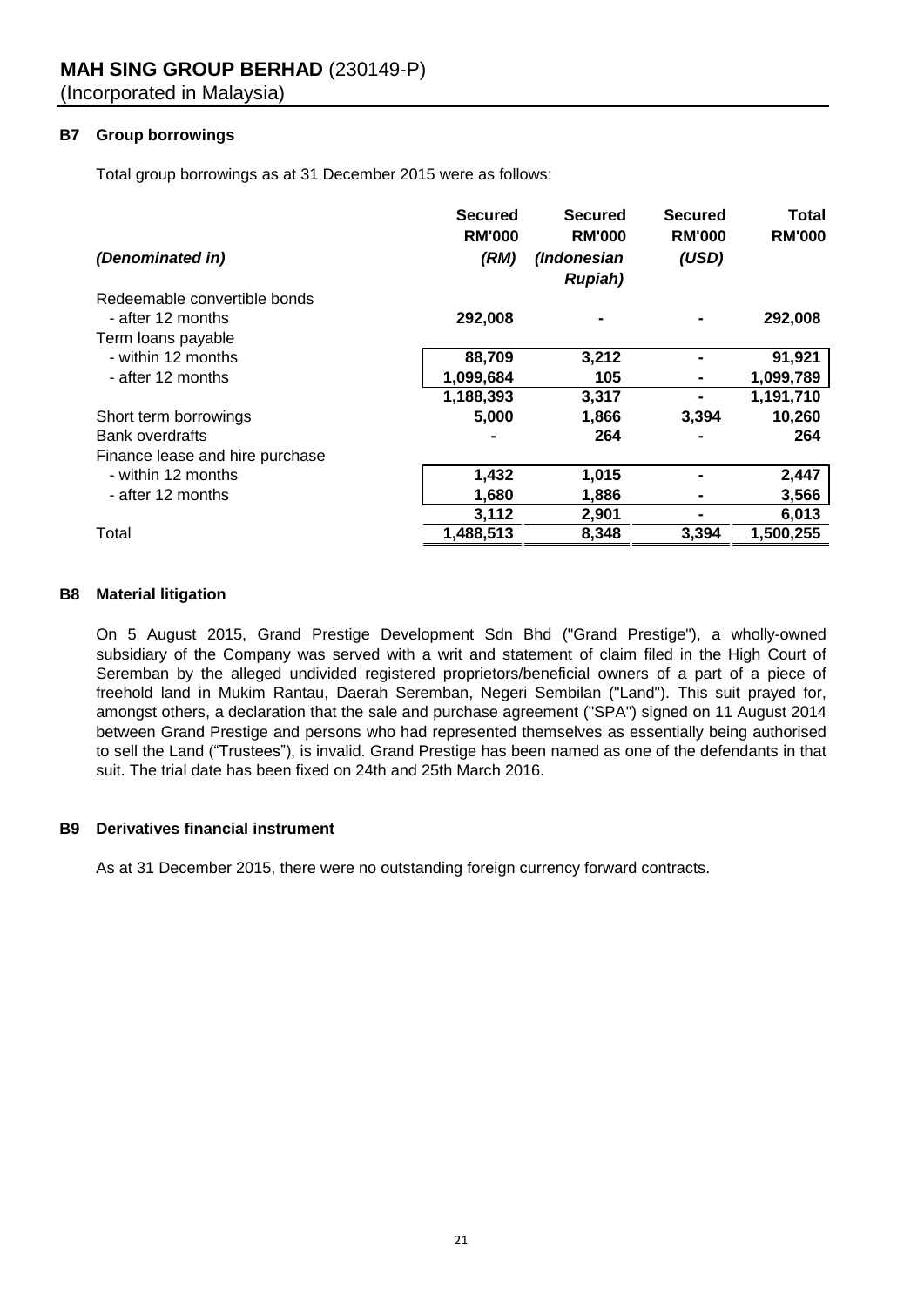# **B10 Realised and unrealised earnings or losses disclosure**

The retained earnings as at 31 December 2015 and 31 December 2014 were analysed as follows:

|                                                            |               | (Restated)    |
|------------------------------------------------------------|---------------|---------------|
|                                                            | 31/12/2015    | 31/12/2014    |
|                                                            | <b>RM'000</b> | <b>RM'000</b> |
| Total retained earnings of the Group                       |               |               |
| - Realised                                                 | 1,197,374     | 1,022,547     |
| - Unrealised                                               | 109,487       | 62,345        |
|                                                            | 1,306,861     | 1,084,892     |
| Total share of accumulated losses from associated company  |               |               |
| - Realised                                                 | (73)          | (73)          |
|                                                            | 1,306,788     | 1,084,819     |
| Consolidation adjustments                                  | (4,612)       | 5,702         |
| Total group retained earnings as per consolidated accounts | 1,302,176     | 1,090,521     |

# **B11 Additional disclosures pursuant to para 16, Part A, Appendix 9B of Bursa Malaysia Securities Berhad Listing Requirements**

|                                                        | 3 months      | Year          |
|--------------------------------------------------------|---------------|---------------|
|                                                        | ended         | ended         |
|                                                        | 31/12/2015    | 31/12/2015    |
|                                                        | <b>RM'000</b> | <b>RM'000</b> |
| Allowance for doubtful debts and bad debts written off | (1, 138)      | (12, 394)     |
| Depreciation and amortisation                          | (4, 515)      | (18,004)      |
| Fair value gain on investment property                 | 29,506        | 29,506        |
| Gain on redemption of investments in short term funds  | 1,158         | 2,900         |
| Impairment of intangible assets                        | (42)          | (1, 168)      |
| Net foreign exchange gain                              | 1,517         | 1,206         |
| Net gain on foreign exchange forward contracts         |               | 93            |
| Reversal of write down of slow-moving inventories      | 135           | 661           |

Other than the items above which have been included in profit or loss, there were no impairment of assets or exceptional items which may have an effect on the results for the current financial year ended 31 December 2015.

# **B12 Dividend proposed**

- i) The Board of Directors has proposed first and final single-tier dividend of 6.5 sen per ordinary share of RM0.50 each (2014: 6.5 sen per ordinary share of RM0.50 each) in respect of the financial year ended 31 December 2015, which is subject to the approval of the shareholders of the Company at the forthcoming Annual General Meeting.
- ii) The date payable of the dividend will be determined at a later date.
- iii) In respect of deposited securities, entitlement to dividends will be determined on the basis of the record of depositors as at a date to be determined later.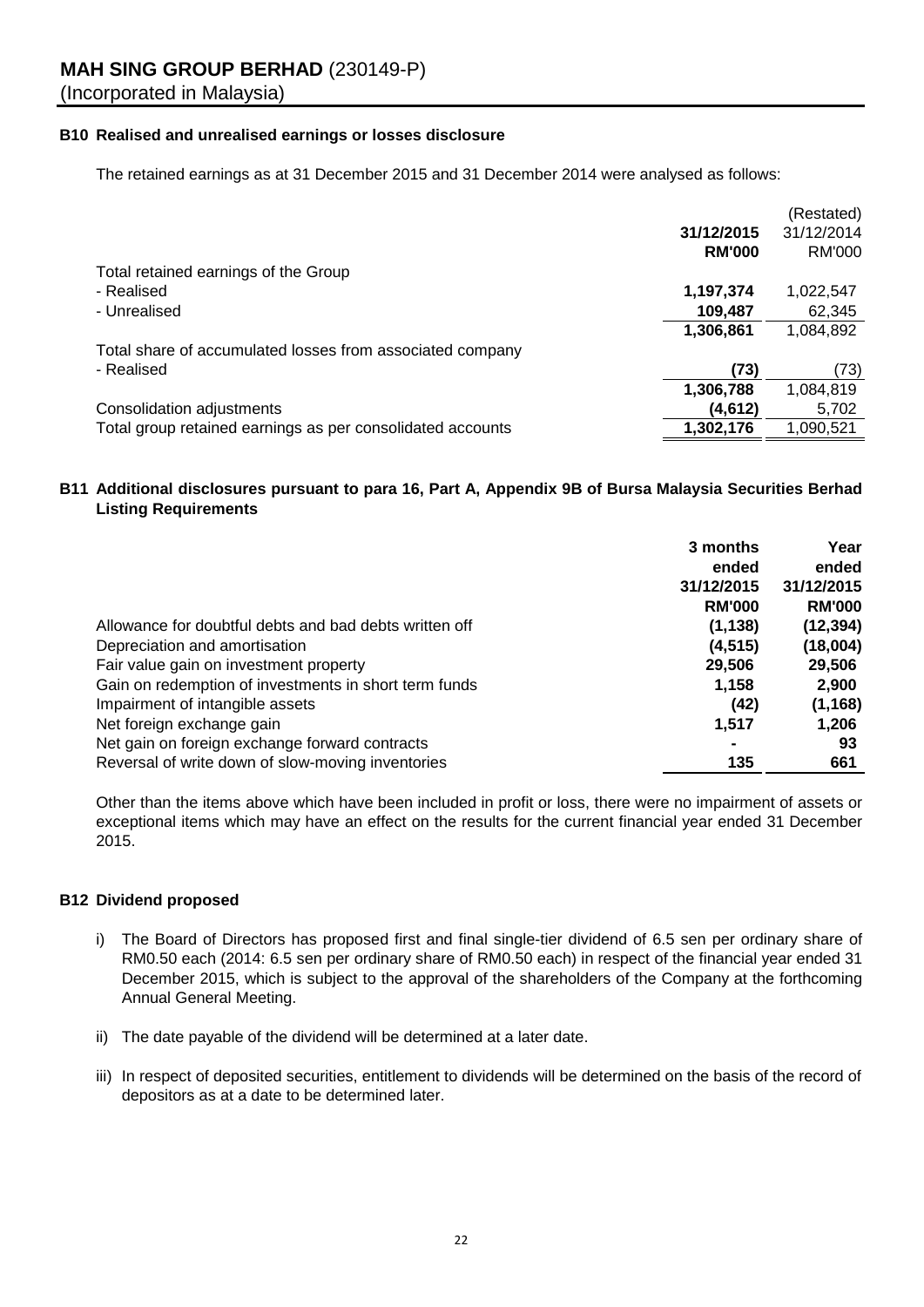# **B13 Earnings per share ("EPS")**

# **(a) Basic EPS**

The basic earnings per share has been calculated by dividing the Group's net profit attributable to ordinary equity holders for the financial year by the weighted average number of ordinary shares in issue.

|                                                                               | 3 months ended |                          | Year ended |                          |
|-------------------------------------------------------------------------------|----------------|--------------------------|------------|--------------------------|
|                                                                               | 31/12/2015     | (Restated)<br>31/12/2014 | 31/12/2015 | (Restated)<br>31/12/2014 |
| Net profit for the year (RM'000)<br>Distribution paid to holders of Perpetual | 112,891        | 95.481                   | 386,677    | 356,496                  |
| <b>Sukuk (RM'000)</b>                                                         |                |                          | (18,410)   |                          |
| Net profit for the year attributable to<br>ordinary equity holders (RM'000)   | 112,891        | 95,481                   | 368,267    | 356,496                  |
| Weighted average number of ordinary<br>shares in issue ('000)*                | 2,409,417      | 1,973,640                | 2,340,937  | 1.942.491                |
| Basic EPS (sen)                                                               | 4.69           | 4.84                     | 15.73      | 18.35                    |

# **(b) Diluted EPS**

The diluted earnings per share has been calculated by dividing the Group's net profit attributable to ordinary equity holders for the financial year by the weighted average number of ordinary shares that would have been in issue assuming conversion of bonds and full exercise of the remaining warrants, adjusted for the number of such ordinary shares that would have been issued at fair value.

|                                                                                           | 3 months ended |            | Year ended |            |
|-------------------------------------------------------------------------------------------|----------------|------------|------------|------------|
|                                                                                           | (Restated)     |            |            | (Restated) |
|                                                                                           | 31/12/2015     | 31/12/2014 | 31/12/2015 | 31/12/2014 |
| Net profit for the year attributable to ordinary<br>equity holders (RM'000)               | 112,891        | 95,481     | 368,267    | 356,496    |
|                                                                                           |                |            |            |            |
| Weighted average number of ordinary<br>shares in issue ('000)*                            | 2,409,417      | 1,973,640  | 2,340,937  | 1,942,491  |
| Weighted average number of ordinary<br>shares deemed issued at no<br>consideration ('000) |                |            |            |            |
| - Bonds conversion                                                                        | 60,742         | 64,358     | 55,551     | 64,358     |
| - Warrants B                                                                              | 2,704          | 18,018     | 2,441      | 18,877     |
| - Warrants C <sup>(1)</sup>                                                               | n/a            |            | n/a        |            |
| Adjusted weighted average number of                                                       |                |            |            |            |
| ordinary shares ('000)                                                                    | 2,472,863      | 2,056,016  | 2,398,929  | 2,025,726  |
| Diluted EPS (sen)                                                                         | 4.57           | 4.64       | 15.35      | 17.60      |

\* Comparative figures for the weighted average number of ordinary shares for both basic and fully diluted earnings per ordinary share computations have been restated to reflect the adjustments arising from the Rights and Bonus Issues which were completed on 26 February 2015 and 11 June 2015 respectively.

 $<sup>(1)</sup>$  The effects of potential ordinary shares arising from the exercise of Warrants C is anti-dilutive and</sup> accordingly is excluded from the Diluted EPS computation above.